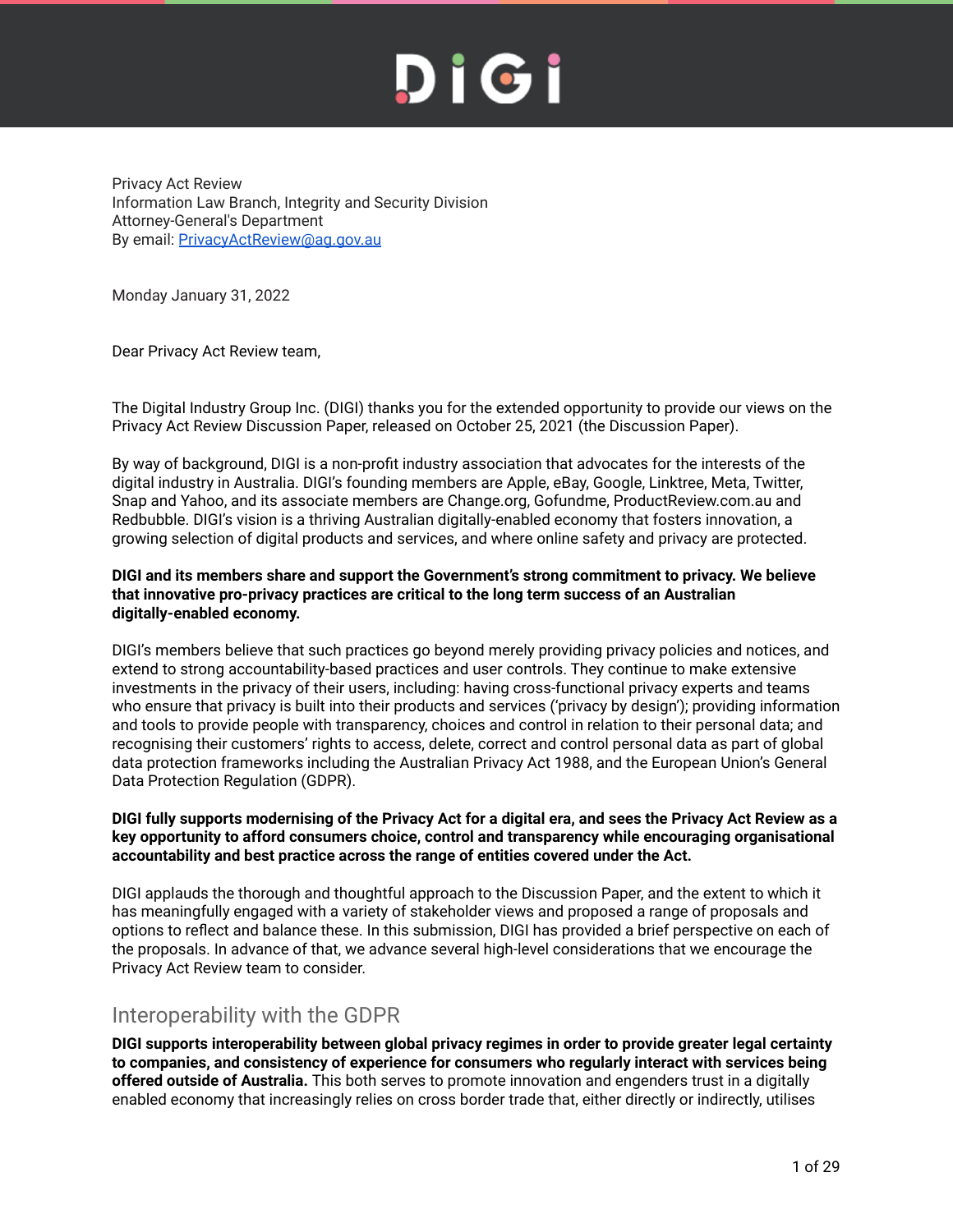data that is sometimes personally identifiable. As the OECD notes, the significant increase in flows of personal data requires a globally coherent approach that includes national privacy strategies that can act to further privacy interoperability<sup>1</sup>. The GDPR, introduced on May 25, 2018, was a landmark legislation that has served as the new global standard for privacy legislation that thousands of companies with a global presence have implemented.

While we acknowledge and welcome the proposals that align with GDPR in the Discussion Paper, we consider there are many opportunities for closer alignment with the GDPR. In particular:

- DIGI supports the adopting of "data controller" and "data processor" designations to increase organisational accountability across complex digital supply chains, and recommend that such an approach be taken in the updated Privacy Act. An accountability-based approach enables organisations to adopt methods and practices that reach privacy protection goals by putting the customer at the centre of the business model, as is explicitly codified by Article 24 of the GDPR. This approach offers advantages to individuals, organisations and regulators alike.
- We also support the six lawful bases for data processing data under GDPR's approach, and encourage adoption of this model for Australia.
- We believe that Discussion Paper's definitions of "personal information" and "consent" should use the GDPR's definitions.
- We believe that the Bill's proposals in relation to ceasing to use or disclose personal information upon request should be amended for consistency with the GDPR's right to object.

**Any departures from GDPR should be explicitly justified in relation to what is specific to the Australian context that necessitates a different approach.**

#### <span id="page-1-0"></span>Standardising whole-of economy protections

**DIGI believes that consumers should be afforded a baseline standard of privacy protection no matter what service they are using, and that all entities that use and disclose personal information should have responsibilities in relation to that information.**

While we have focused our comments in this submission on the Discussion Paper's proposals, we note the discussion questions posed in relation to whether exemptions to the Privacy Act should continue to be afforded to political parties, small business, and media organisations. To the extent that such services do use personal information in the marketing of their services and other promotional or commercial functions, DIGI believes in the need for a defined, whole-of-economy, set of privacy requirements that take into account proportionality and public interest.

DIGI has a particular interest in combating mis- and disinformation, having developed *The Australian Code of Practice on Disinformation and Misinformation* (ACPDM) to realise Australian Government policy in this area. This code has been signed by eight major technology companies to provide Australians with safeguards in relation to mis- and disinformation on digital platforms. Addressing these challenges is a multi-stakeholder effort and, especially in light of the growing list of non-parliamentary parties, we share concerns raised by other stakeholders in relation to potential voter manipulation if the political party exemption is retained.

DIGI recognises that "digital first" social media platforms and large online platforms are often in the spotlight when it comes to questions of data privacy, and are rightly held to a high level of public scrutiny.

<sup>1</sup> OECD, *Interoperability of privacy and data protection frameworks*, available at [http://goingdigital.oecd.org/data/notes/No21\\_ToolkitNote\\_PrivacyDataInteroperability.pdf](http://goingdigital.oecd.org/data/notes/No21_ToolkitNote_PrivacyDataInteroperability.pdf)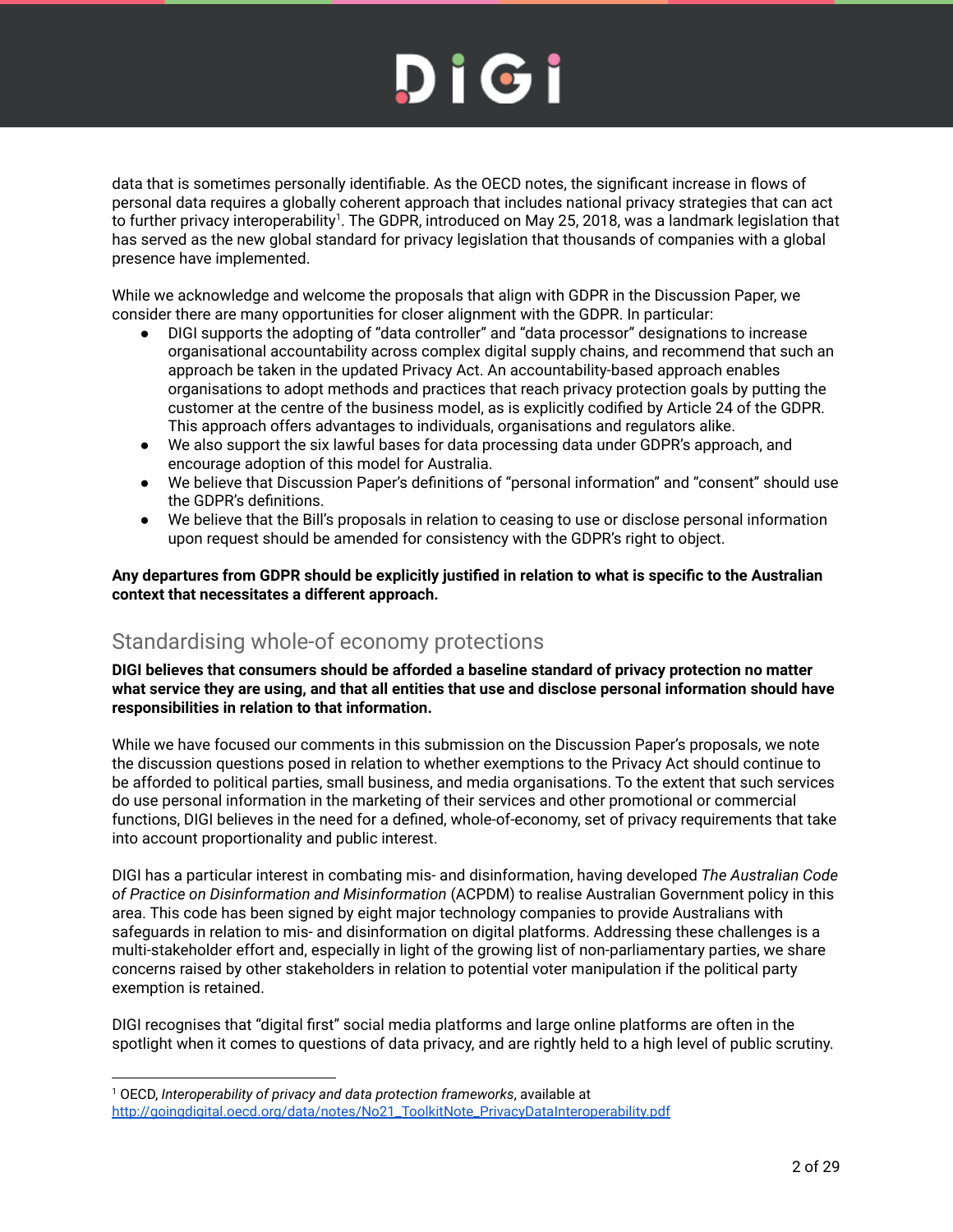As a result of that and their depth of technical expertise with data governance, we would posit that the privacy, safety and cyber security investments made in this sector may exceed those in other high risk sectors that equally use personal information, but do not have as much experience nor the same levels of public scrutiny.

**DIGI sees an important opportunity for system-wide improvements through the Privacy Act Review, and caution against a sectoral "patchwork" approach that affords consumers with protections around their information in some sectors but not others.**

### <span id="page-2-0"></span>Data minimisation

DIGI welcomes the fact that the universally accepted privacy best practice of data minimisation forms part of the existing APPs under the Privacy Act 1988 (Cth)<sup>2</sup>. As you would be well aware, data minimisation requires goods or service providers to not seek to collect data beyond what is reasonably needed to provide the good or service, or to employ adequate measures to anonymise data using proven techniques such as differential privacy. We believe that privacy risks – such as inappropriate use or disclosure or poor security – can be reduced or avoided altogether by adopting a data minimisation approach. Data minimisation is also a key principle of the Consumer Data Right (CDR) $^3$ .

**We observed that the principle of data minimisation was not specifically discussed in the Discussion** Paper, and we urge the retaining of and refreshing this principle in the reformed Act from a protective **viewpoint. DIGI believes that encouraging data minimisation engenders more trust in innovative digitally enabled services, and it should be a core privacy principle.**

DIGI is concerned that the proposals for parental consent in the Discussion Paper and related provisions around age verification contained within the exposure draft of the Privacy Legislation Amendment (Enhancing Online Privacy and Other Measures) Bill 2021 run counter to the principle of data minimisation. We are concerned that these well-intentioned efforts will see Australians sacrifice their privacy as part of efforts to protect it, by providing services with more information to verify age and guardianship. Similarly, DIGI is concerned that the Social Media (Anti-Trolling) Bill 2021 encourages a wide variety of entities to collect verified personal information from users in order to have access to a safe-harbour defence. DIGI encourages the Privacy Act Review team to consult DIGI's submissions on these two bills, separately provided to the Attorney General's Department.

#### <span id="page-2-1"></span>Whole of Government approach

DIGI welcomes a whole-of-Government approach to this Privacy Act Review reform process. We acknowledge the thoughtfulness with which the review team considered the overlap between the review's scope and the CDR in relation to data portability. **We encourage further examination of other Government reform processes, and an analysis of where the Discussion Paper's proposals may help or hinder goals in other arms of Government.**

For example:

<sup>2</sup> OAIC, *Australian Privacy Principles*, available at: [https://www.oaic.gov.au/privacy/australian-privacy-principles,](https://www.oaic.gov.au/privacy/australian-privacy-principles) aee APP 3 and APP 11.

<sup>3</sup> OAIC, *Chapter 3: Privacy Safeguard 3 — Seeking to collect CDR data from CDR participants*, available at: [https://www.oaic.gov.au/consumer-data-right/cdr-privacy-safeguard-guidelines/chapter-3-privacy-safeguard-3-seekin](https://www.oaic.gov.au/consumer-data-right/cdr-privacy-safeguard-guidelines/chapter-3-privacy-safeguard-3-seeking-to-collect-cdr-data-from-cdr-participants/) [g-to-collect-cdr-data-from-cdr-participants/](https://www.oaic.gov.au/consumer-data-right/cdr-privacy-safeguard-guidelines/chapter-3-privacy-safeguard-3-seeking-to-collect-cdr-data-from-cdr-participants/)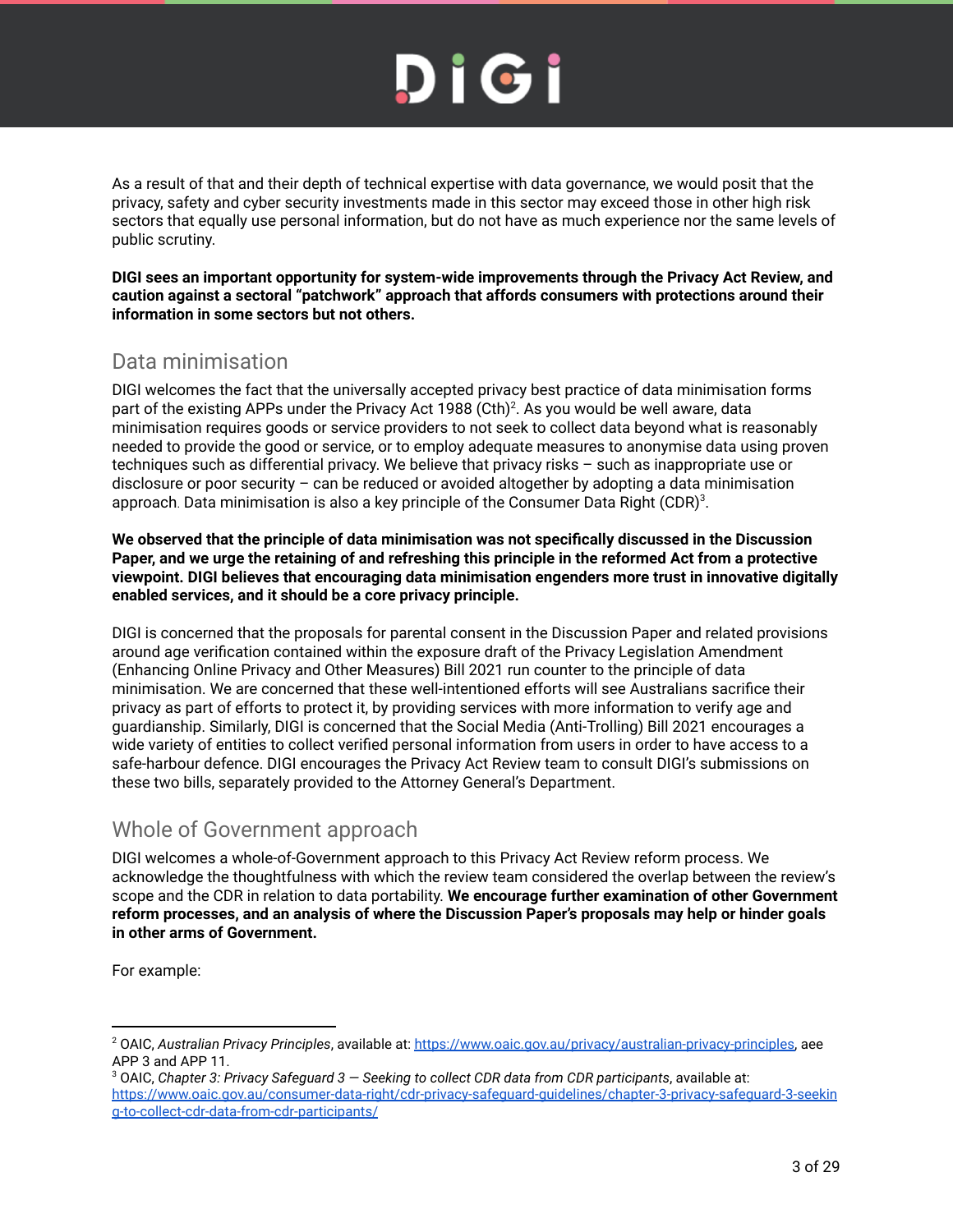- The Department of Prime Minister & Cabinet (PM&C) is leading the development of the Australian Data Strategy, which encourages more data-driven innovation across the public and private sectors, fuelled by data analytics.
- The Government has made a \$120 million investment in its "Deregulation Agenda", overseen by PM&C <sup>4</sup> which included an update to the Regulator Performance Guide which states that "Best practice requires that regulators consider, and aim to improve on, the combined regulatory burden of governments on business and the community.<sup>5"</sup>
- The Government has made \$124.1 million investment under the Artificial Intelligence (AI) Action Plan, overseen by the Department of Industry, Science, Energy and Resources, which sets out a vision for Australia to become a global leader in developing and adopting Al<sup>6</sup>.
- The AI Action Plan is part of the Government's wider Digital Economy Strategy that aims to make Australia a leading digital economy by 2030<sup>7</sup>, led by PM&C.

As Australia develops a roadmap to meet its goal of becoming a leading digital economy by 2030, we need to be acutely aware that we are starting this race at the back of the pack with the second smallest technology sector in the OECD<sup>8</sup>. While the incentives under the Government's Digital Economy Strategy are extremely important, we need a Whole-of Government approach to this goal that pulls levers that maximise the business opportunities in creating and expanding technology companies in Australia, minimise their risk, and optimise global interoperability of regulatory settings. **We encourage the Privacy Act Review team to undertake further consultation with PM&C and other relevant Departments and stakeholders to ensure the Privacy Act Review supports these Government strategies.**

We hope that the Privacy Act Review team can closely consider DIGI's specific recommendations enclosed in the remainder of this submission, along with the overarching principles DIGI has highlighted in this opening letter. We thank you for your engagement with stakeholders to date and look forward to continuing to engage with you on this important process to modernise Australia's Privacy Act. Should you have any questions, please do not hesitate to contact me.

Best regards,



Sunita Bose Managing Director, DIGI sunita@digi.org.au

- <https://deregulation.pmc.gov.au/priorities/regulator-best-practice-and-performance/regulator-performance-guide>
- <sup>6</sup> Department of Industry, Science, Energy and Resources, *Australia's Artificial Intelligence Action Plan*, available at: <https://www.industry.gov.au/data-and-publications/australias-artificial-intelligence-action-plan>

<sup>4</sup> Department of the Prime Minister and Cabinet (20/04/2021), *Deregulation agenda removing business red tape and lifting regulator performance*, available at

[https://parlinfo.aph.gov.au/parlInfo/search/display/display.w3p;query=Id%3A%22media%2Fpressrel%2F7917440%22](https://parlinfo.aph.gov.au/parlInfo/search/display/display.w3p;query=Id%3A%22media%2Fpressrel%2F7917440%22;src1=sm1) [;src1=sm1](https://parlinfo.aph.gov.au/parlInfo/search/display/display.w3p;query=Id%3A%22media%2Fpressrel%2F7917440%22;src1=sm1)

<sup>5</sup> Department of the Prime Minister and Cabinet (01/07/2021), *Regulator Performance Guide and supporting material*, available at

<sup>7</sup> Department of the Prime Minister and Cabinet, *Department of Digital Economy Strategy*, available at <https://digitaleconomy.pmc.gov.au/>

<sup>8</sup> AlphaBeta (September 2019), *Australia's Digital Opportunity*, available at <https://digi.org.au/wp-content/uploads/2019/09/Australias-Digital-Opportunity.pdf>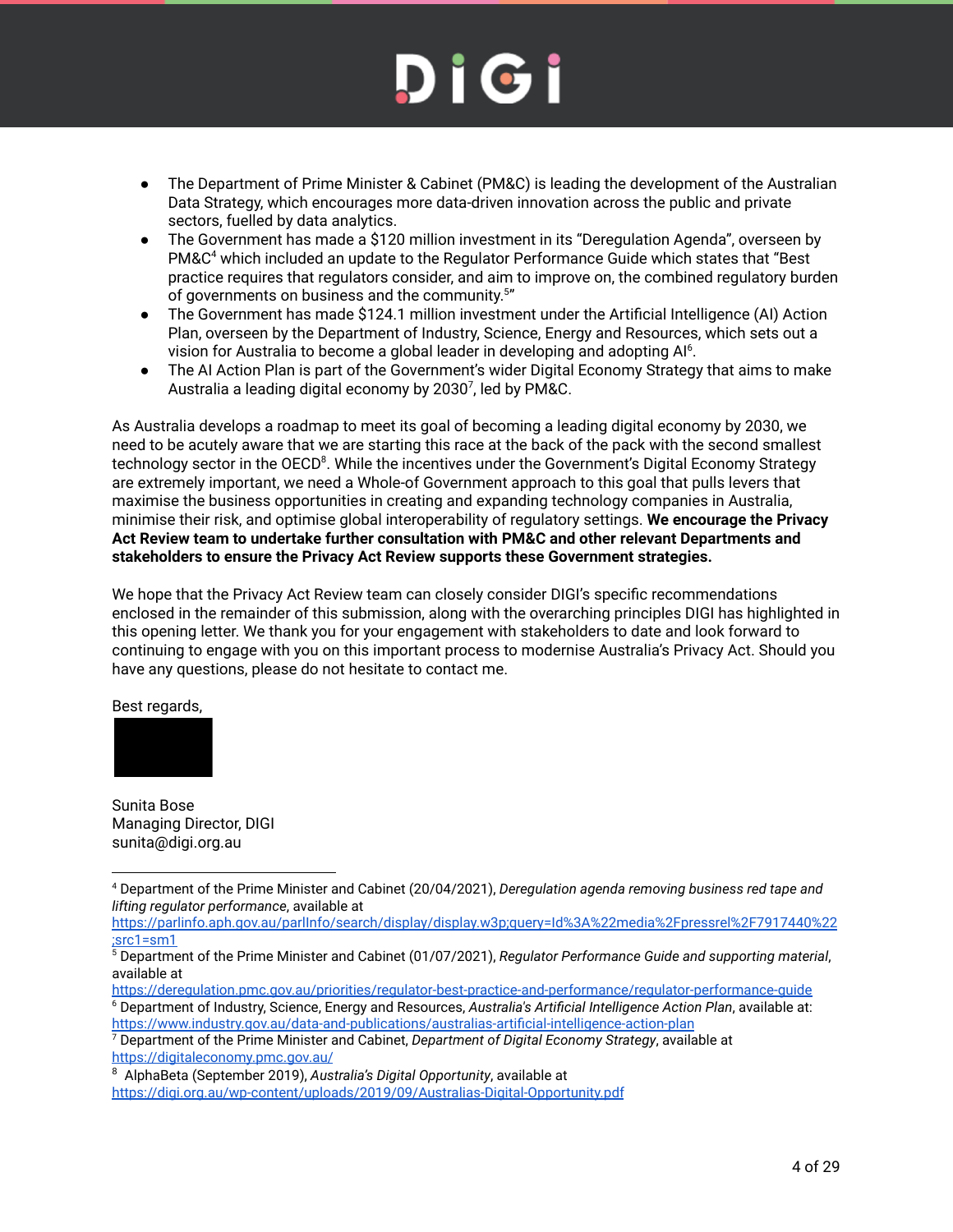## Table of contents

| Interoperability with the GDPR                                                    | 1              |
|-----------------------------------------------------------------------------------|----------------|
| Standardising whole-of economy protections                                        | $\overline{2}$ |
| Data minimisation                                                                 | 3              |
| Whole of Government approach                                                      | 3              |
| DIGI's input on the Discussion Paper's specific proposals                         | 6              |
| Objects of the Act                                                                | 6              |
| Definition of personal information                                                | 6              |
| Additional protections for collection, use and disclosure of personal information | 15             |
| Restricted and prohibited practices                                               | 16             |
| Pro-privacy default settings                                                      | 17             |
| Children and vulnerable adults                                                    | 18             |
| Right to object and portability                                                   | 20             |
| Right to erasure of personal information                                          | 20             |
| Direct marketing, targeted advertising or profiling                               | 21             |
| Automated decision making                                                         | 22             |
| Accessing and correcting personal information                                     | 22             |
| Security and destruction of personal information                                  | 23             |
| Organisational accountability                                                     | 23             |
| Controllers and processors                                                        | 24             |
| Overseas data flows                                                               | 24             |
| <b>CBPR</b> and domestic certification                                            | 25             |
| Enforcement                                                                       | 25             |
| Direct right of action                                                            | 27             |
| Statutory tort of privacy                                                         | 28             |
| Notifiable Data Breaches Scheme                                                   | 29             |
| Interactions with other schemes                                                   | 29             |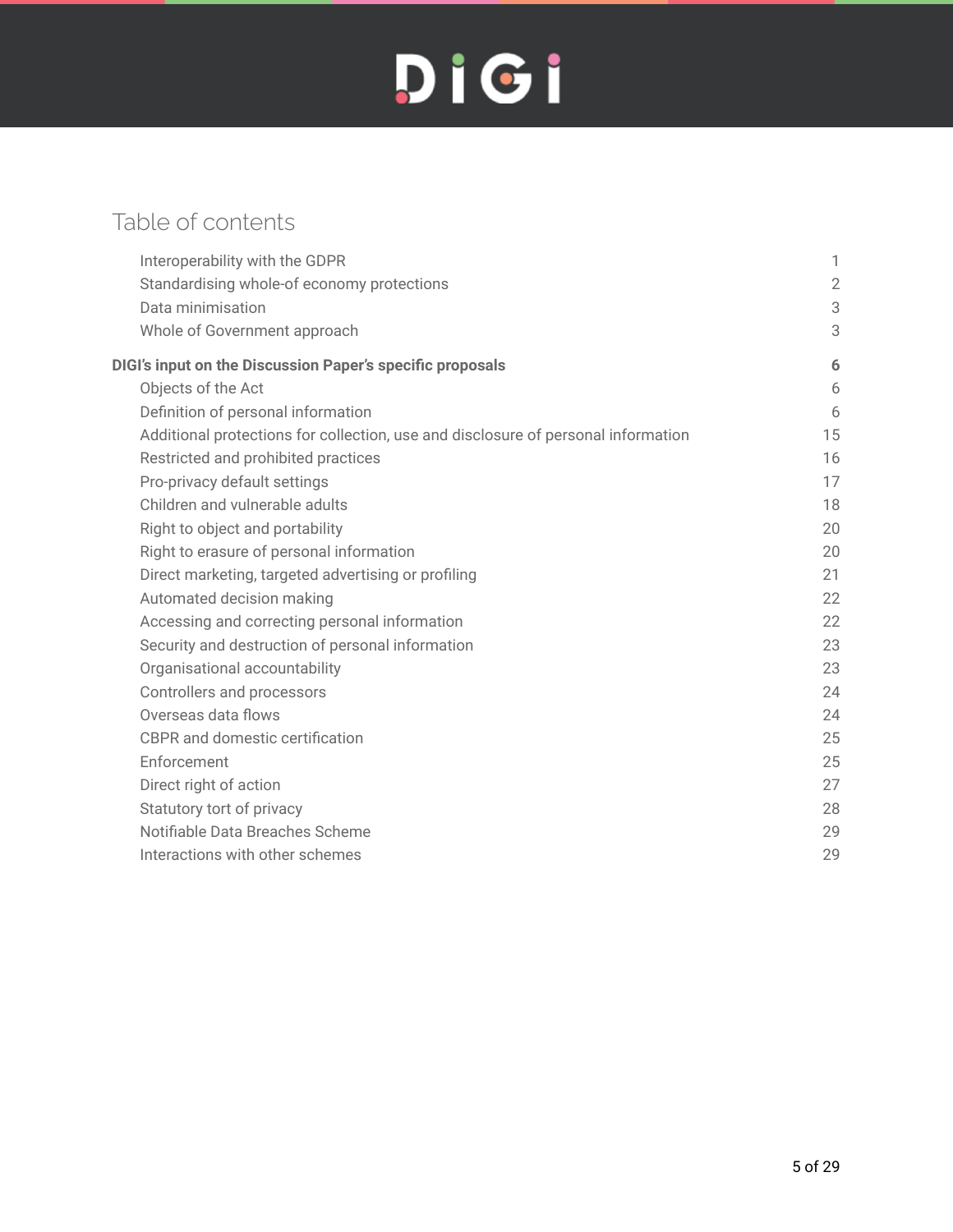### DIGI's input on the Discussion Paper's specific proposals

<span id="page-5-0"></span>

| <b>Proposal</b> |                                                                                                                                                                                                                                                                                                                                                                                                                                                               | (Yes/No/<br>Maybe) | Support DIGI's input                                                                                                                                                                                                                                                                                                                                                                                                                                                                                                                                                                                                                                                                                                                                                                                                                                                                                                                                                                                                                                                                              |
|-----------------|---------------------------------------------------------------------------------------------------------------------------------------------------------------------------------------------------------------------------------------------------------------------------------------------------------------------------------------------------------------------------------------------------------------------------------------------------------------|--------------------|---------------------------------------------------------------------------------------------------------------------------------------------------------------------------------------------------------------------------------------------------------------------------------------------------------------------------------------------------------------------------------------------------------------------------------------------------------------------------------------------------------------------------------------------------------------------------------------------------------------------------------------------------------------------------------------------------------------------------------------------------------------------------------------------------------------------------------------------------------------------------------------------------------------------------------------------------------------------------------------------------------------------------------------------------------------------------------------------------|
| 1.              | Objects of the Act                                                                                                                                                                                                                                                                                                                                                                                                                                            |                    |                                                                                                                                                                                                                                                                                                                                                                                                                                                                                                                                                                                                                                                                                                                                                                                                                                                                                                                                                                                                                                                                                                   |
|                 | Amend the objects in section 2A, to clarify the Act's scope and<br>1.1.<br>introduce the concept of public interest, as follows:<br>to promote the protection of the privacy of individuals with regard<br>a)<br>to their personal information, and<br>to recognise that the protection of the privacy of individuals is<br>b)<br>balanced with the interests of entities in carrying out their<br>functions or activities undertaken in the public interest. | Υ                  | DIGI supports this proposal insofar as it establishes the basis for a<br>provision akin to the "legitimate interest" legal basis under the GDPR.<br>Legitimate interests is one of the six lawful bases for processing<br>personal data, and enables organisations to weigh considerations of<br>public interest <sup>9</sup> . DIGI encourages the Privacy Act Review team to enact<br>an equivalent legal basis.                                                                                                                                                                                                                                                                                                                                                                                                                                                                                                                                                                                                                                                                                |
| 2.              | Definition of personal information                                                                                                                                                                                                                                                                                                                                                                                                                            |                    | This section raises questions in relation to the inclusion of technical<br>data in the definition of personal information. IP addresses and device<br>identifiers are collected by websites for basic and essential functions<br>and usually cannot be used to identify an individual (unless the website<br>happens to be owned by a device manufacturer or an ISP). Almost every<br>website requires the collection of this essential information to meet<br>basic consumer expectations in relation to the services they access, and<br>the services cannot be provided without such processing. For example,<br>an IP address often ensures that a website is simply displayed in the<br>correct language. As a result, we do not think that this technical data<br>should be classified as personal data unless it is used, or combined with<br>other data, to identify an individual. The GDPR makes clear that<br>technical data is only personal information if it can be used to indirectly<br>identify an individual when combined with other data available to the<br>data controller. |
|                 | 2.1.<br>Replace the word "about" with "relates to".                                                                                                                                                                                                                                                                                                                                                                                                           | Y                  | We support aligning the definition of "personal information" under the                                                                                                                                                                                                                                                                                                                                                                                                                                                                                                                                                                                                                                                                                                                                                                                                                                                                                                                                                                                                                            |

<span id="page-5-2"></span><span id="page-5-1"></span>9 Information Commissioner's Office, *What is the 'legitimate interests' basis?*, available at

<https://ico.org.uk/for-organisations/guide-to-data-protection/guide-to-the-general-data-protection-regulation-gdpr/legitimate-interests/what-is-the-legitimate-interests-basis/>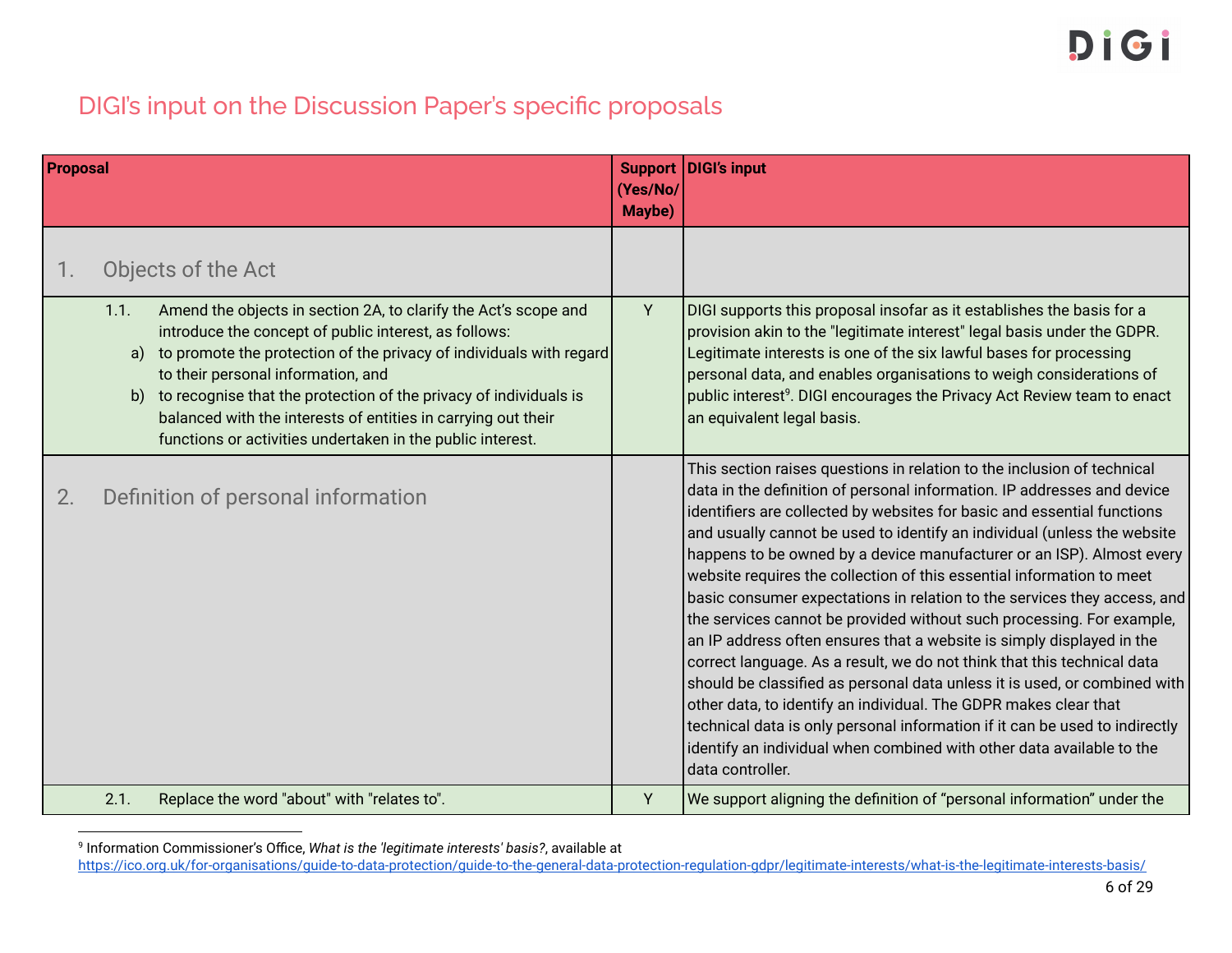## DIGI

|      |                                                                                                                                  |   | Privacy Act to the GDPR definition of "personal data", and encourage the<br>review team to adopt it in full. Article 4 of the GDPR defines personal<br>information as follows: "any information relating to an identified or<br>identifiable natural person ('data subject'); an identifiable natural person<br>is one who can be identified, directly or indirectly, in particular by<br>reference to an identifier such as a name, an identification number,<br>location data, an online identifier or to one or more factors specific to<br>the physical, physiological, genetic, mental, economic, cultural or social<br>identity of that natural person."                                                                                                                                                                                                                                                                                                                 |
|------|----------------------------------------------------------------------------------------------------------------------------------|---|--------------------------------------------------------------------------------------------------------------------------------------------------------------------------------------------------------------------------------------------------------------------------------------------------------------------------------------------------------------------------------------------------------------------------------------------------------------------------------------------------------------------------------------------------------------------------------------------------------------------------------------------------------------------------------------------------------------------------------------------------------------------------------------------------------------------------------------------------------------------------------------------------------------------------------------------------------------------------------|
| 2.2. | Include a non exhaustive list of examples of types of information<br>covered.                                                    | Y | Examples are helpful for companies to easily operationalise the<br>amended definition. A list of types of information that are not covered<br>by the definition would also be valuable.                                                                                                                                                                                                                                                                                                                                                                                                                                                                                                                                                                                                                                                                                                                                                                                        |
| 2.3. | Define "reasonably identifiable" as circumstances where an<br>individual can be directly or indirectly identified.               | Y | This change appears to increase interoperability with the GDPR's<br>definition of personal information (above). Consistent with that<br>definition, we would caution against the inclusion of public or other<br>sources of data that do not relate to a specific individual or device. The<br>updated Act should serve to encourage the use of less identified data<br>wherever possible.                                                                                                                                                                                                                                                                                                                                                                                                                                                                                                                                                                                     |
| 2.4. | Amend definition of "collection" to include data collected from<br>any source through any means including inferred or generated. | M | While the Discussion Paper claims that this proposal is "harmonising<br>the Australian definition with GDPR", DIGI's understanding is otherwise.<br>The GDPR's definition of "personal data" means any information relating<br>to an identified or identifiable natural person. The GDPR has a definition<br>of "processing" that encompasses "collection", and separate to this it<br>advances a definition of "profiling" which encompasses "any form of<br>automated processing of personal data consisting of the use of<br>personal data to evaluate certain personal aspects relating to a natural<br>person, in particular to analyse or predict aspects concerning that<br>natural person's performance at work, economic situation, health,<br>personal preferences, interests, reliability, behaviour, location or<br>movements". Therefore this proposal is not interoperable with GDPR, as<br>it conflates the GDPR's concepts of collection and profiling. We see |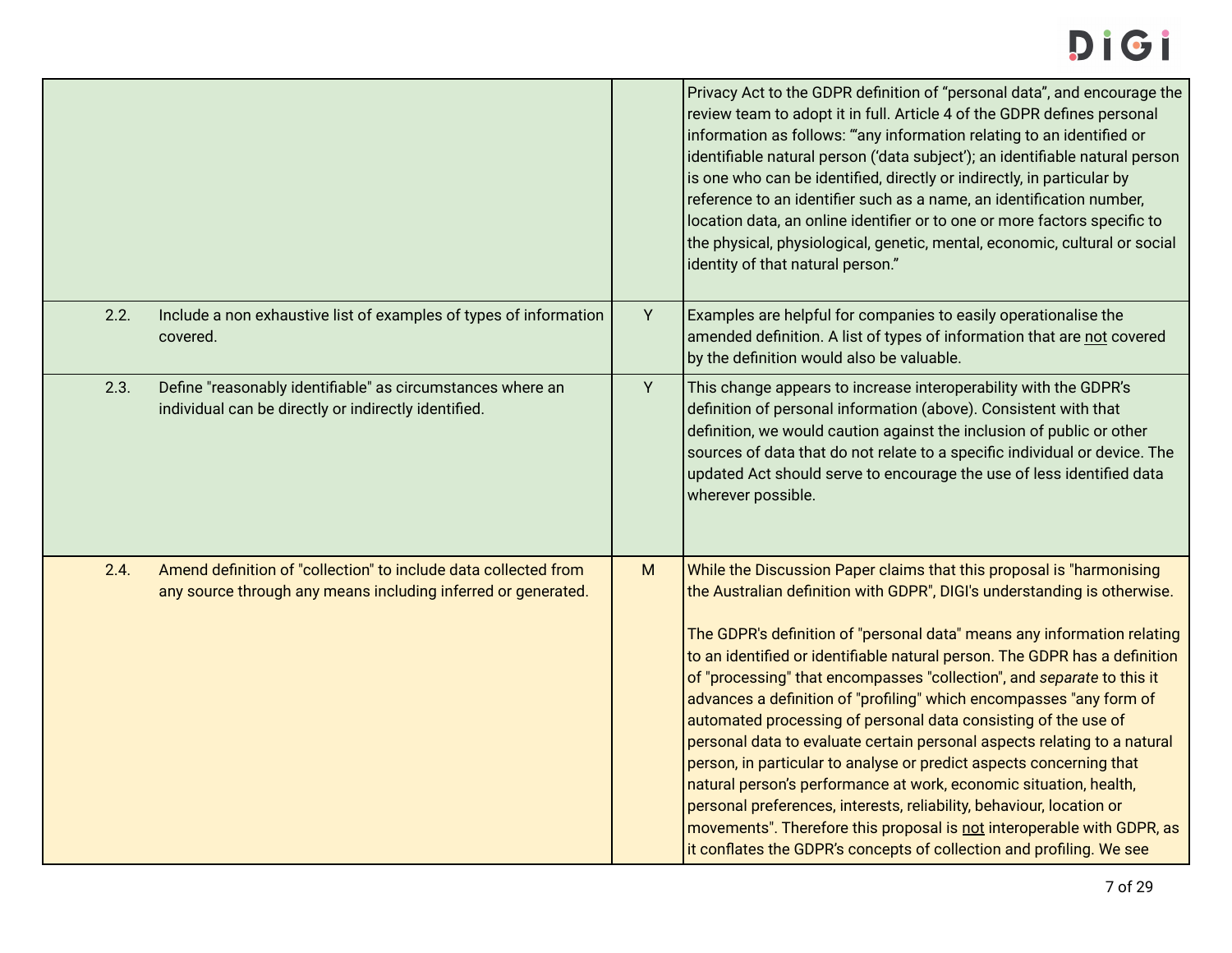|    |      |                                                                                                                                                                                                                                                                                                                        |   | these as distinct acts that should be conceptually separate, and that<br>collection should not by default profiling that infers information.<br>Conflating these may be counterproductive to the review's intent, as it<br>may encourage entities to undertake more profiling as this is considered<br>a "baseline" expectation by being included in the definition of collection.<br>However, DIGI supports the intent behind this proposal. To achieve that<br>intent, DIGI supports users being able to exercise privacy rights to<br>access or erase information inferred about themselves from providers.<br>We also believe the intent can be served by Option 1 in Section 11 on<br>restricted and prohibited practices. Other areas of the updated Act can<br>address potential concerns about the risk and transparency of inferred<br>data, whereas expanding the definition will create confusion as to what<br>falls under collection. |
|----|------|------------------------------------------------------------------------------------------------------------------------------------------------------------------------------------------------------------------------------------------------------------------------------------------------------------------------|---|----------------------------------------------------------------------------------------------------------------------------------------------------------------------------------------------------------------------------------------------------------------------------------------------------------------------------------------------------------------------------------------------------------------------------------------------------------------------------------------------------------------------------------------------------------------------------------------------------------------------------------------------------------------------------------------------------------------------------------------------------------------------------------------------------------------------------------------------------------------------------------------------------------------------------------------------------|
|    | 2.5. | Require that personal information be anonymous before it is<br>excluded from the Act.                                                                                                                                                                                                                                  | Y | DIGI broadly supports this proposal. It is worth noting that certain<br>proposed obligations cannot apply to pseudonymous data, such as<br>rights to access, object or erase. We believe the simplest pathway would<br>be an approach which encourages entities to anonymise, de-identify, or<br>pseudonymise personal data, while providing them flexibility to make a<br>balanced assessment of the merits of these alternative approaches,<br>based on relevant factors such as the risk of re-identification. This<br>would align with Australia's Data Strategy that is encouraging further<br>use of data analytics economy-wide.                                                                                                                                                                                                                                                                                                            |
|    | 2.6. | Re-introduce the Privacy Amendment (Re-identification) Offence<br>Bill 2016 with appropriate amendments                                                                                                                                                                                                                | Y | DIGI understands that this Bill amends the Privacy Act to introduce<br>provisions which prohibit conduct related to the re-identification of<br>de-identified personal information published or released by<br>Commonwealth entities. DIGI supports this proposal.                                                                                                                                                                                                                                                                                                                                                                                                                                                                                                                                                                                                                                                                                 |
| 3. |      | <b>Flexibility of the APPs</b>                                                                                                                                                                                                                                                                                         |   |                                                                                                                                                                                                                                                                                                                                                                                                                                                                                                                                                                                                                                                                                                                                                                                                                                                                                                                                                    |
|    | 3.1. | Amend the Act to allow the IC to make an APP code on the<br>direction or approval of the Attorney General: where it is in the<br>public interest to do so without first having to seek an industry<br>code developer, and where there is unlikely to be an appropriate<br>industry representative to develop the code. | M | We believe the suitability of this recommendation applies in<br>"emergency" situations, and that such situations should be clearly<br>defined.<br>However, DIGI believes the condition of "where in the public interest" is<br>too broad and open to interpretation (as detailed below in relation to                                                                                                                                                                                                                                                                                                                                                                                                                                                                                                                                                                                                                                              |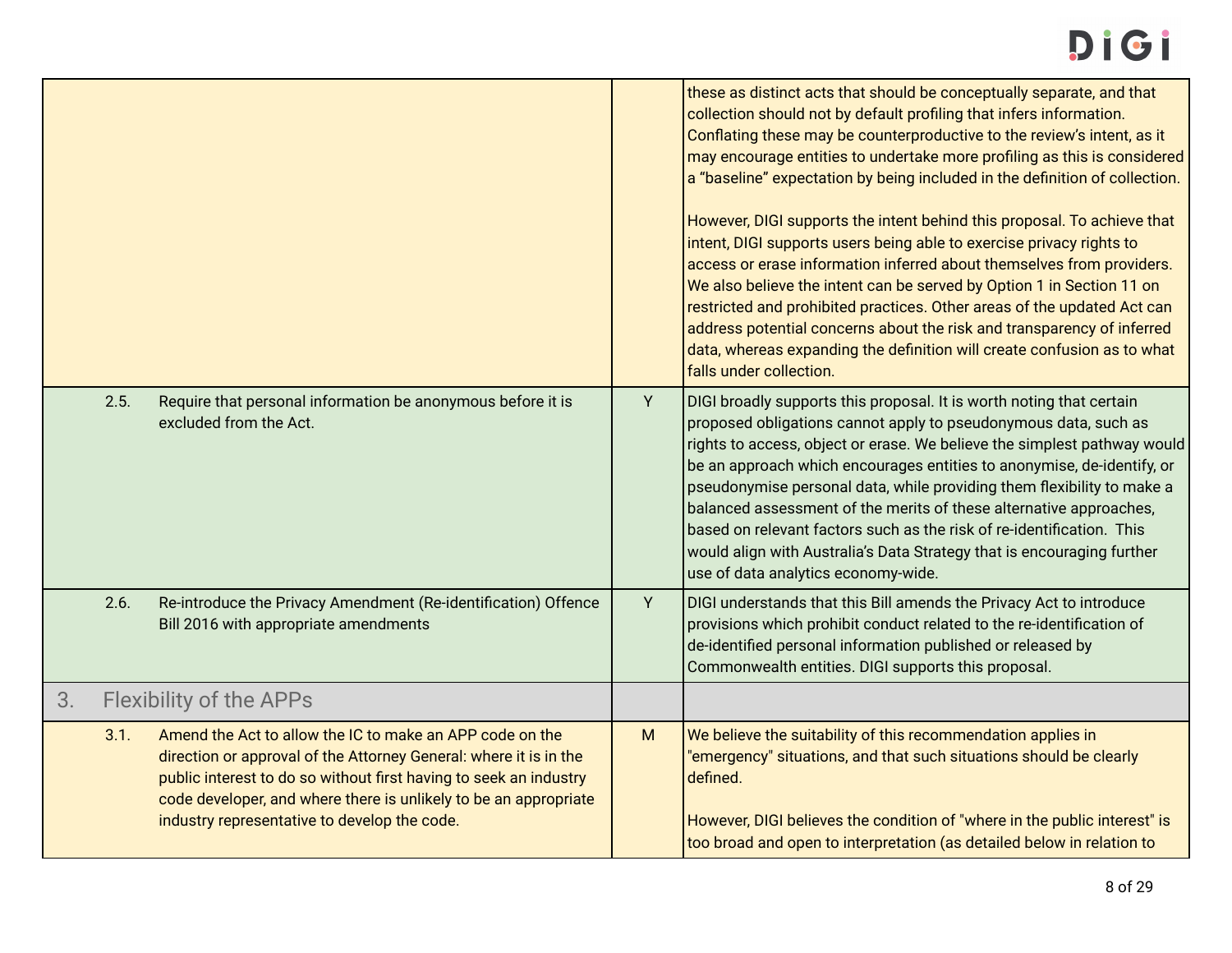# Di Gi

proposal 3.2). We also believe in many instances it is often the case that no single industry association can act as "an appropriate industry representative to develop the code". For example, the Online Safety Act requires codes for eight industry sections, one of which encompasses "Designated Internet Services" which includes all websites in Australia. This is a code making exercise where there is not a single association that can suitably cover the field. To address this challenge, a steering group was formed which includes the Australian Mobile Telecommunications Association (AMTA), BSA | The Software Alliance, the Communications Alliance (CA), the Consumer Electronics Suppliers' Association (CESA), the Interactive Games & Entertainment Association (IGEA) and DIGI. The group assigned lead associations for the drafting of sections of the codes that best aligned with their membership, and they coordinate around other functions associated with the code development project.

With this experience in mind, DIGI supports the current process whereby the OAIC undertakes a code developer identification process to identify and appoint the industry associations undertaking the code, recognising that a group of associations may be the most appropriate option. We ask that the time period for this process be in addition to the period assigned for code development. We also recommend that the period assigned for code development be a minimum of 12 months in duration, and should commence after detailed regulatory advice on the scope and approach of codes is publicly released by the Information Commissioner.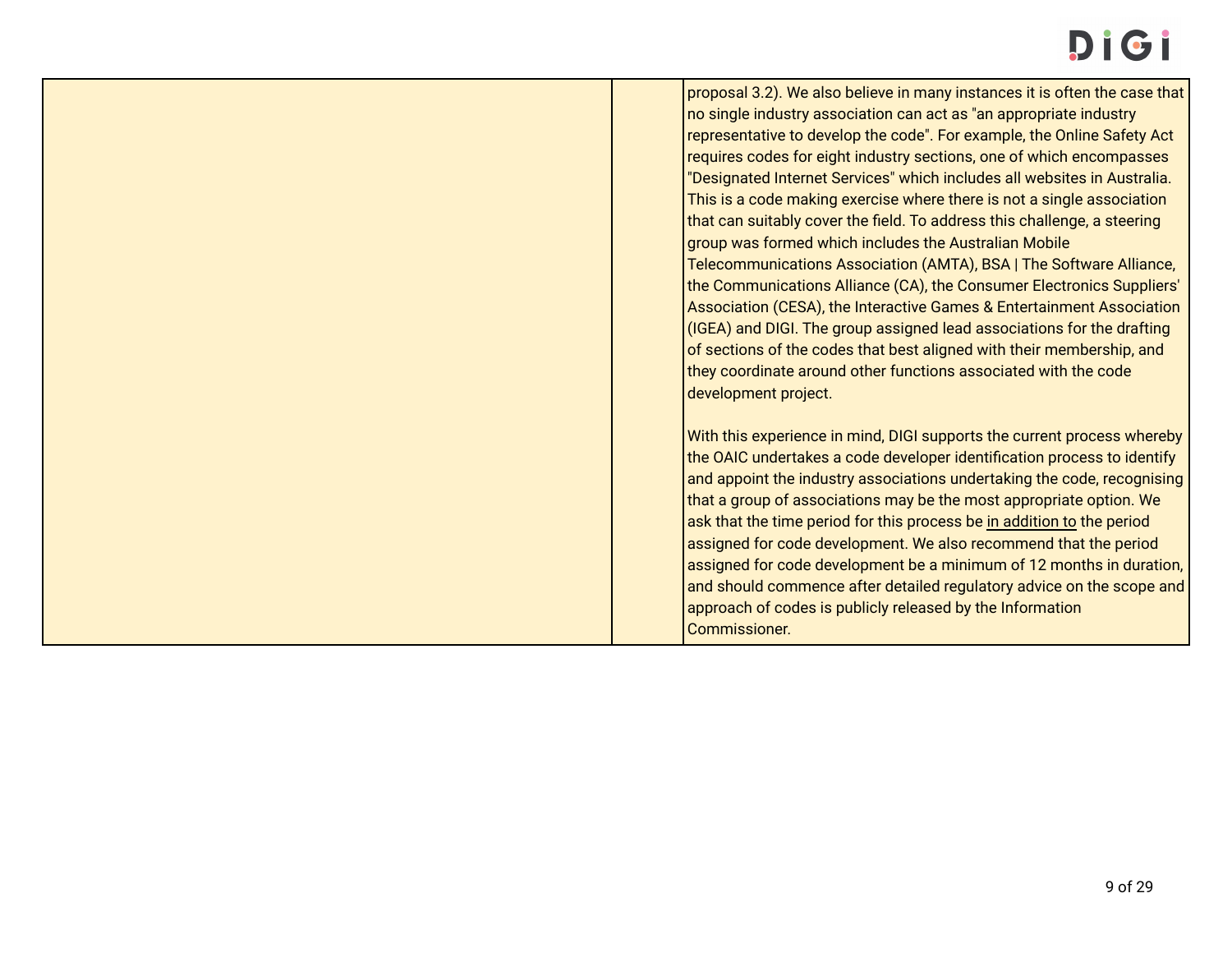| 3.2. | On direction from the Attorney General, allow the Commissioner<br>to develop / impose an APP code without first requesting<br>industry to develop in cases of emergency or where in the public<br>interest                                                       | ${\sf M}$ | As noted, we believe the suitability of this proposal in "emergency"<br>situations, if clearly defined, but believe the condition of "where in the<br>public interest" is too broad and open to interpretation.<br>DIGI's concerns arise from a need to provide industry associations and<br>industry participants clarity about code development processes in<br>which they participate.<br>We note when the draft Online Safety Bill was being progressed through<br>parliament in February 2021, DIGI and several industry associations<br>were concerned that the Bill afforded the eSafety Commissioner with<br>the power to enact industry standards at any time, while a industry-led<br>code development process was underway. We were concerned that this<br>provision created uncertainty for industry associations leading the code<br>development, and industry participants, working in good faith and with<br>substantial time and cost investment to develop a code, as the rug<br>could be pulled out from under them at any time if a standard were to be<br>introduced that prevailed over the code. We were pleased that this<br>concern was addressed in parliament, and that the final Online Safety<br>Act requires the eSafety Commissioner to make "reasonable efforts" to<br>ensure industry can develop codes before replacing them with<br>standards. DIGI is currently leading the development of several chapters<br>of these codes, and appreciates this clarity of process.<br>We see similar concerns with this proposal, where the discretion of the<br>Attorney General that a matter is in "the public interest" may see code<br>development processes overturned without notice in favour of codes<br>developed by the Privacy Commissioner. |
|------|------------------------------------------------------------------------------------------------------------------------------------------------------------------------------------------------------------------------------------------------------------------|-----------|----------------------------------------------------------------------------------------------------------------------------------------------------------------------------------------------------------------------------------------------------------------------------------------------------------------------------------------------------------------------------------------------------------------------------------------------------------------------------------------------------------------------------------------------------------------------------------------------------------------------------------------------------------------------------------------------------------------------------------------------------------------------------------------------------------------------------------------------------------------------------------------------------------------------------------------------------------------------------------------------------------------------------------------------------------------------------------------------------------------------------------------------------------------------------------------------------------------------------------------------------------------------------------------------------------------------------------------------------------------------------------------------------------------------------------------------------------------------------------------------------------------------------------------------------------------------------------------------------------------------------------------------------------------------------------------------------------------------------------------------------------------------------------|
| 3.3. | Amend Part VIA of the Act to allow Emergency Declarations to be<br>more targeted by prescribing their application in relation to:<br>entities, or classes of entity; classes of personal information, and<br>acts and practices, or types of acts and practices. | Y         | DIGI broadly supports this proposal. A clear definition of "emergency" is<br>required.                                                                                                                                                                                                                                                                                                                                                                                                                                                                                                                                                                                                                                                                                                                                                                                                                                                                                                                                                                                                                                                                                                                                                                                                                                                                                                                                                                                                                                                                                                                                                                                                                                                                                           |
| 3.4. | Amend the Act to permit organisations to disclose personal<br>information to state and territory authorities when an Emergency<br>Declaration is in force.                                                                                                       | Y         | DIGI broadly supports this proposal, as long as clear safeguards exist<br>for the receiving state and territory authorities such that the personal<br>information shared is used for the purpose of managing the emergency                                                                                                                                                                                                                                                                                                                                                                                                                                                                                                                                                                                                                                                                                                                                                                                                                                                                                                                                                                                                                                                                                                                                                                                                                                                                                                                                                                                                                                                                                                                                                       |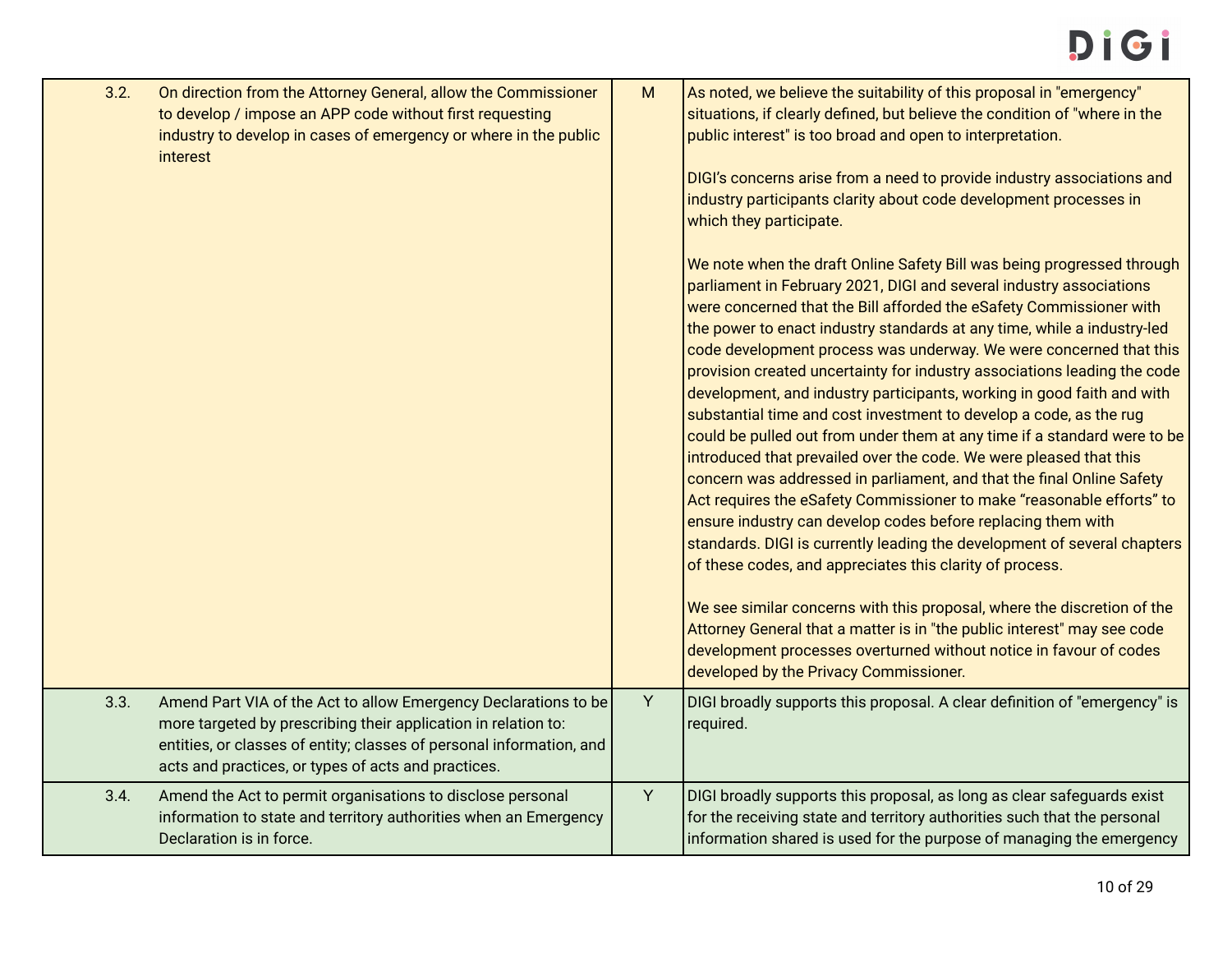|                      |                                                                                                                     |   | in question.                                                                                                                                                                                                                                                                                                                                                                                                                                                                                                                                                                                                                                                                                                                                                                                                                                                                                                                                                                                                                                                                                                                                                                                                                                                                                                                                                                                            |
|----------------------|---------------------------------------------------------------------------------------------------------------------|---|---------------------------------------------------------------------------------------------------------------------------------------------------------------------------------------------------------------------------------------------------------------------------------------------------------------------------------------------------------------------------------------------------------------------------------------------------------------------------------------------------------------------------------------------------------------------------------------------------------------------------------------------------------------------------------------------------------------------------------------------------------------------------------------------------------------------------------------------------------------------------------------------------------------------------------------------------------------------------------------------------------------------------------------------------------------------------------------------------------------------------------------------------------------------------------------------------------------------------------------------------------------------------------------------------------------------------------------------------------------------------------------------------------|
| 4.<br>5.<br>6.<br>7. | <b>Small business exemption</b><br>Employee records exemption<br><b>Political exemption</b><br>Journalism exemption |   | DIGI notes there are no specific proposals advanced in this section. In<br>general, DIGI believes that consumers should be afforded a baseline<br>standard of privacy protection no matter what service they are using,<br>and that all entities that use and disclose personal information should<br>all have responsibilities in relation to their users' personal information.<br>To the extent that such services do use personal information in the<br>marketing of their services and other promotional or commercial<br>functions, DIGI believes in the need for a defined set of<br>whole-of-economy privacy requirements that take into account<br>proportionality and public interest.<br>DIGI has a particular interest in combating mis- and disinformation,<br>having developed The Australian Code of Practice on Disinformation and<br>Misinformation (ACPDM) to realise Australian Government policy in this<br>area. This code has been signed by eight major technology companies<br>to provide Australians with safeguards in relation to mis- and<br>disinformation on digital platforms. Addressing these challenges is a<br>multi-stakeholder effort and, especially in light of the growing list of<br>non-parliamentary parties, we share concerns raised by other<br>stakeholders in relation to potential voter manipulation if the political<br>party exemption is retained. |
| 8.                   | Notices of collection of personal information                                                                       |   |                                                                                                                                                                                                                                                                                                                                                                                                                                                                                                                                                                                                                                                                                                                                                                                                                                                                                                                                                                                                                                                                                                                                                                                                                                                                                                                                                                                                         |
|                      | 8.1.<br>Express requirement in APP5 that notices must be clear, current<br>and understandable.                      | Υ | DIGI broadly supports this proposal. We caution against an over-reliance<br>on consent mechanisms could contribute to "notice fatigue" where<br>users do not pay adequate attention to consent mechanisms. We also<br>note that there can be a tension between the desire to create notices<br>that are "understandable" and also legally comprehensive.                                                                                                                                                                                                                                                                                                                                                                                                                                                                                                                                                                                                                                                                                                                                                                                                                                                                                                                                                                                                                                                |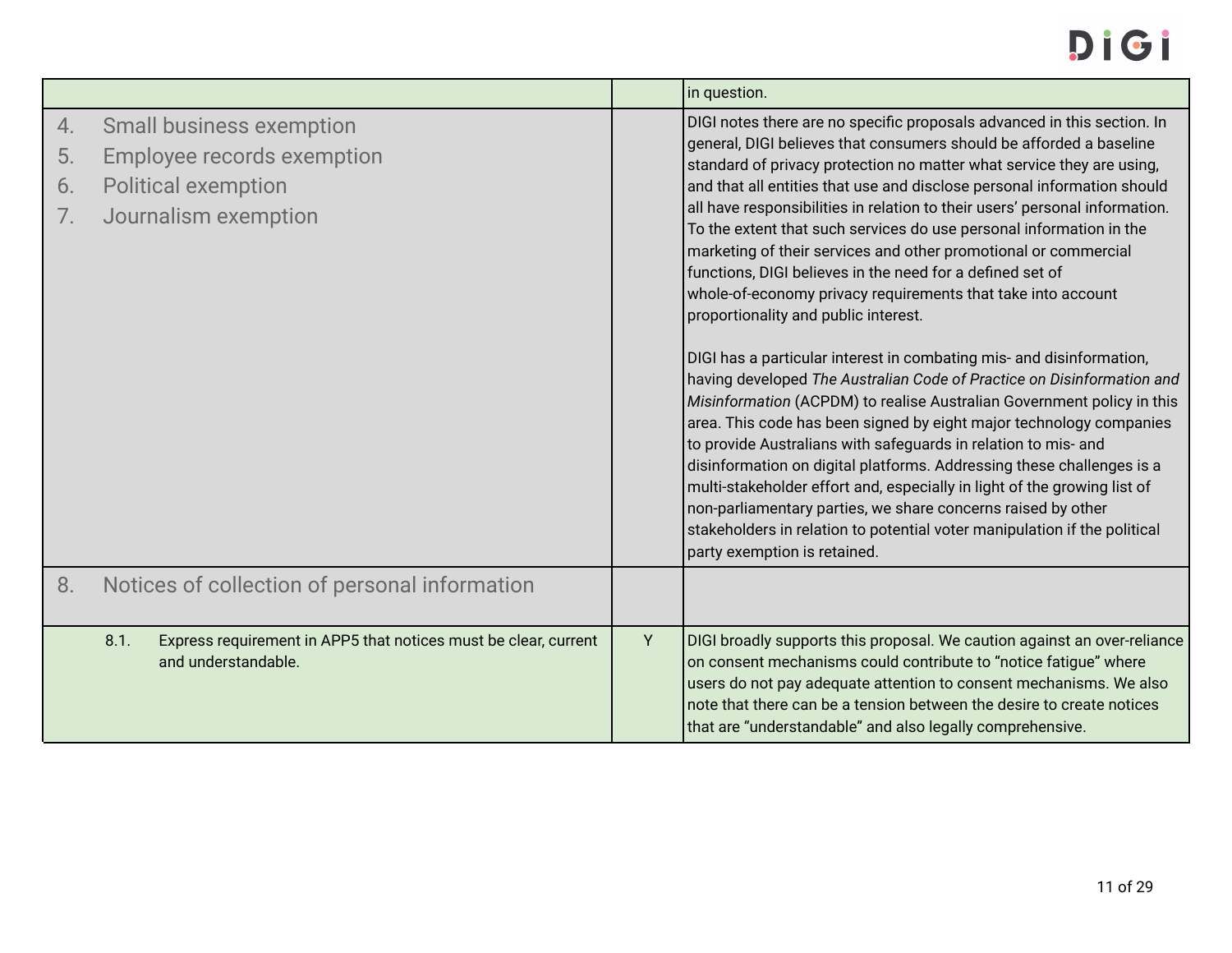## DIGI

| 8.2. | Notices under APP5 limited to:<br>- entity identity and contact details<br>- types of information collected<br>- purpose for collection and use<br>- types of third parties that may need access<br>- if collection was carried out by a third party, who that third party<br>is and circumstances around collection<br>- the fact that the individual may complain, or lodge a request<br>(access, correction, objection or erasure)<br>- location of privacy policy that sets out further information. | Y | DIGI broadly supports this proposal. We do note that not all data<br>processing can accurately be summarised in a manner that is not<br>misleading or obstructive; we therefore agree with the stakeholder<br>perspective included in the Discussion Paper that the provision of a<br>hyperlink to where individuals may choose to find privacy information<br>should satisfy the obligation where appropriate, and that this should be<br>made more explicit.                                                                                                                                                                                                                                                                                                                                                                                                                                                                                                                                                                                                                                                                                                                                                                                                                                                                                                                                                                                                                                                                                                                                                                                                                                                                                                       |
|------|----------------------------------------------------------------------------------------------------------------------------------------------------------------------------------------------------------------------------------------------------------------------------------------------------------------------------------------------------------------------------------------------------------------------------------------------------------------------------------------------------------|---|----------------------------------------------------------------------------------------------------------------------------------------------------------------------------------------------------------------------------------------------------------------------------------------------------------------------------------------------------------------------------------------------------------------------------------------------------------------------------------------------------------------------------------------------------------------------------------------------------------------------------------------------------------------------------------------------------------------------------------------------------------------------------------------------------------------------------------------------------------------------------------------------------------------------------------------------------------------------------------------------------------------------------------------------------------------------------------------------------------------------------------------------------------------------------------------------------------------------------------------------------------------------------------------------------------------------------------------------------------------------------------------------------------------------------------------------------------------------------------------------------------------------------------------------------------------------------------------------------------------------------------------------------------------------------------------------------------------------------------------------------------------------|
| 8.3. | Standardised notices can be considered under an APP code (or<br>indeed the online privacy code) using commonly agreed icons,<br>layout, wording.                                                                                                                                                                                                                                                                                                                                                         | M | DIGI agrees with the view put forward in the discussion paper that "Due<br>to the wide range of contexts in which the Act applies, it is likely to be<br>impractical to develop privacy notice templates, lexicon or icons that<br>could be standardised across all APP entities".<br>We would further argue that this same argument holds with regard to<br>the proposal to recommend sector-specific standardised notices, and<br>caution against such an approach for the digital industry in particular<br>which is highly diverse. To illustrate the diversity of the industry, under<br>the Online Safety Act, the digital industry is divided into eight sections:<br>providers of social media services (defined around online social<br>interaction between 2 or more end-users), providers of relevant<br>electronic services (includes any services with messaging, and gaming),<br>providers of designated internet services (includes all websites),<br>providers of internet search engine services, providers of app<br>distribution services, providers of hosting services, providers of internet<br>carriage services, and persons who manufacture, supply, maintain or<br>install certain equipment (includes retailers). We believe that is an<br>incredibly broad set of organisations that would have a multitude of<br>data processing, and therefore question how standardised notices can<br>be relevant across them all.<br>There is a risk that standardised notices or icons may oversimplify the<br>communication of different data practices. This is particularly important<br>for an industry that is constantly evolving and innovating; we need to be<br>mindful that standardisation applied rigidly to enforce specified formats |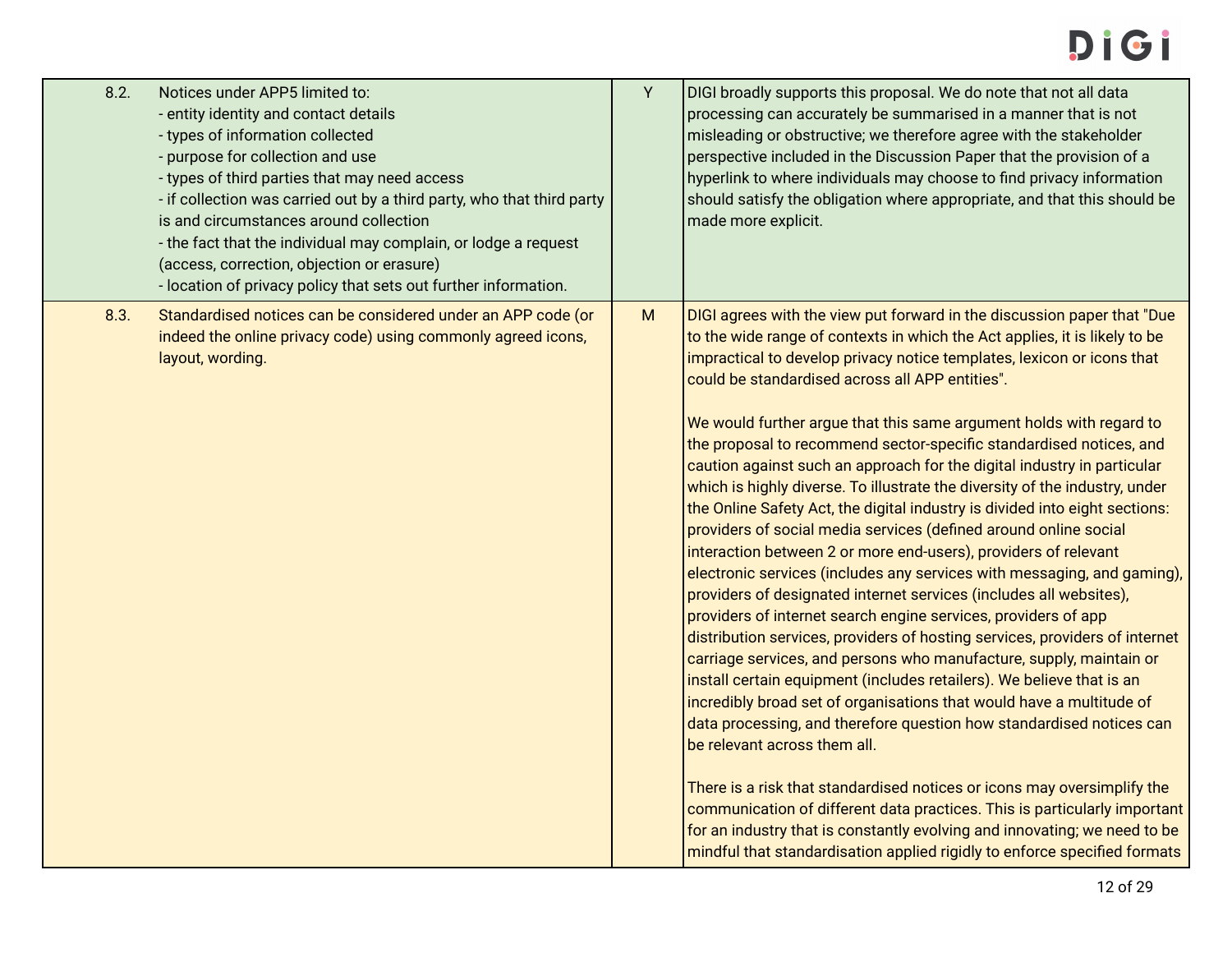|    |      |                                                                                                                                                                                             |   | can deter innovation, or the transparent communication about that<br>innovation.<br>We suggest this proposal be rephrased whereby the OAIC may consider<br>guidance or recommendations in relation to the content of notices, but<br>notices and iconography should be tailored to the users of the service<br>and the data collection to which the notice relates. |
|----|------|---------------------------------------------------------------------------------------------------------------------------------------------------------------------------------------------|---|---------------------------------------------------------------------------------------------------------------------------------------------------------------------------------------------------------------------------------------------------------------------------------------------------------------------------------------------------------------------|
|    | 8.4. | Require notification at or before time of collection (or as soon as<br>possible after collection if that is not possible) unless this is<br>impossible or involves disproportionate effort. | Y | DIGI broadly supports this proposal.                                                                                                                                                                                                                                                                                                                                |
| 9. |      | Consent to the collection, use and disclosure of<br>personal information                                                                                                                    |   | The Privacy Act is currently based on the principle of obtaining user<br>agreement with notice in a limited set of cases; we believe this should<br>continue with a GDPR-style approach where consent is one of several<br>legal bases for data processing.                                                                                                         |
|    |      |                                                                                                                                                                                             |   | In general, DIGI recommends that any changes to the current regulatory<br>settings should focus less on strengthening consent requirements and<br>more on incentivising regulated entities to be better caretakers of data<br>through organisational accountability and affording consumers with<br>choices.                                                        |
|    |      |                                                                                                                                                                                             |   | An approach to data protection which is entirely based on a<br>consent-notice approach is problematic as it places a burden on<br>consumers to read and understand privacy notices and then act.<br>Consumers regularly report experiencing "consent fatigue" in relation to<br>an excessive number of consents.                                                    |
|    |      |                                                                                                                                                                                             |   | Consent is also hard to obtain, particularly when there is no user<br>interface, such as with IoT devices; the approach DIGI recommends is<br>more future-proof as technology evolves.                                                                                                                                                                              |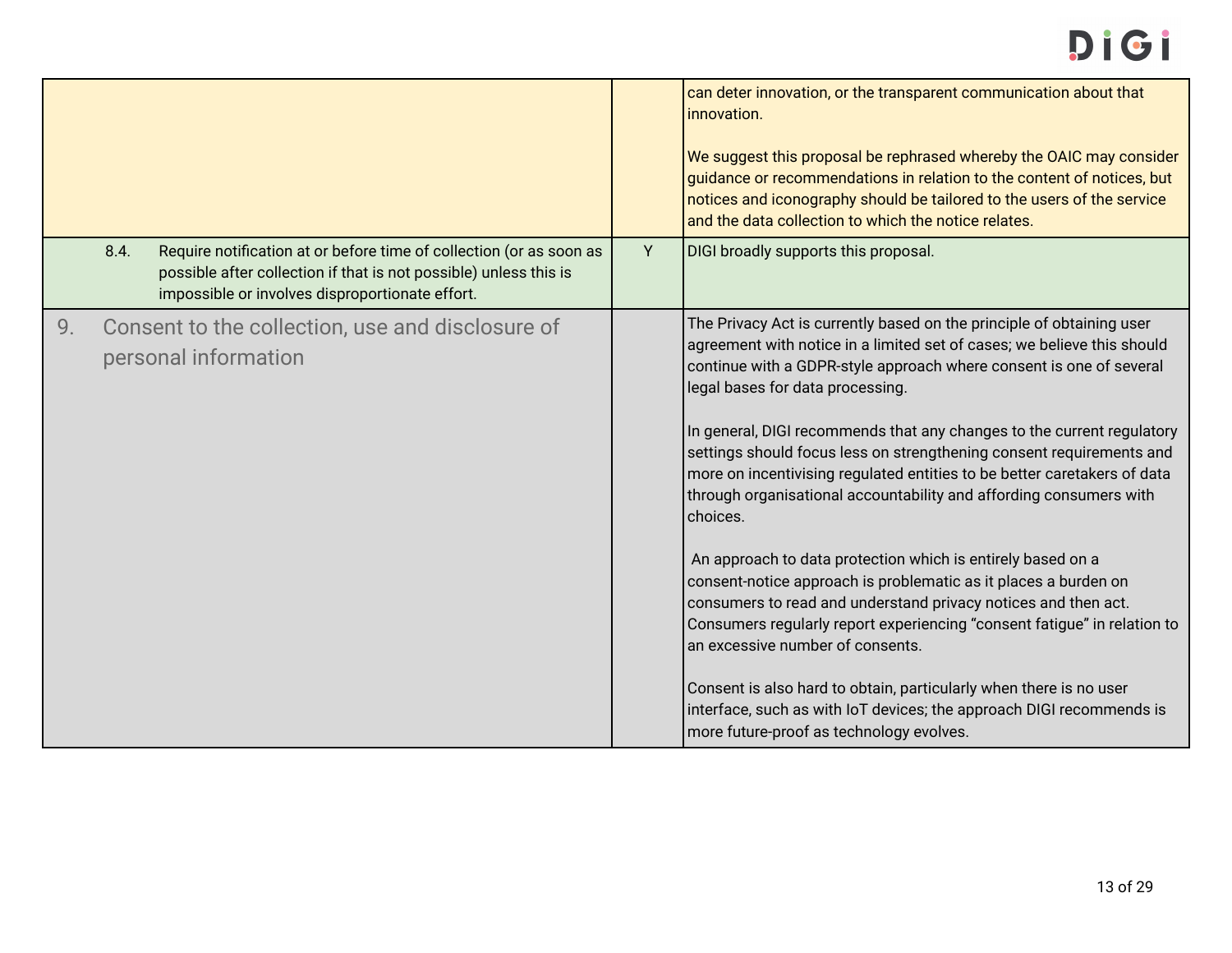| 9.1. | Defined as voluntary, informed, current, specific and<br>unambiguous through clear action.                                                                           | M | DIGI supports this definition for the most part, for its broad alignment<br>with the features of GDPR and that it rests on affirmative action.                                                                                                                                                                                                                                                                                                                                                                                                                                                                                                                                                                                                                                                                                                                                                        |
|------|----------------------------------------------------------------------------------------------------------------------------------------------------------------------|---|-------------------------------------------------------------------------------------------------------------------------------------------------------------------------------------------------------------------------------------------------------------------------------------------------------------------------------------------------------------------------------------------------------------------------------------------------------------------------------------------------------------------------------------------------------------------------------------------------------------------------------------------------------------------------------------------------------------------------------------------------------------------------------------------------------------------------------------------------------------------------------------------------------|
|      |                                                                                                                                                                      |   | DIGI is only concerned about areas where the definition of consent<br>differs from that of the GDPR through its inclusion of "current". Under<br>GDPR, "consent" of the data subject "means any freely given, specific,<br>informed and unambiguous indication of the data subject's wishes by<br>which he or she, by a statement or by a clear affirmative action, signifies<br>agreement to the processing of personal data relating to him or her".                                                                                                                                                                                                                                                                                                                                                                                                                                                |
|      |                                                                                                                                                                      |   | Further rationale needs to be provided for the inclusion of "current".<br>While we appreciate the intent of this is to ensure the data subject's<br>continued permission, we are concerned that "current" sets too high a<br>standard unless consent is continually being resought, which would<br>result in considerable notice fatigue if data subjects had to regularly<br>re-consent across the wide range of services that they utilise. We<br>believe the issues underlying this proposal can be better addressed by<br>affording consumer rights to withdraw consent at any time.                                                                                                                                                                                                                                                                                                              |
| 9.2. | Standardised consent flows can be considered under an APP<br>code (or indeed the online privacy code) using commonly agreed<br>icons, layout, wording or taxonomies. | M | As noted in relation to notices, DIGI questions the relevance of<br>standardised consent flows across the digital industry should this<br>sector be the subject of an APP code.                                                                                                                                                                                                                                                                                                                                                                                                                                                                                                                                                                                                                                                                                                                       |
|      |                                                                                                                                                                      |   | To illustrate the diversity of the sector, under the Online Safety Act, the<br>digital industry is divided into eight sections: providers of social media<br>services (defined around online social interaction between 2 or more<br>end-users), providers of relevant electronic services (includes any<br>services with messaging, and gaming), providers of designated internet<br>services (includes all websites), providers of internet search engine<br>services, providers of app distribution services, providers of hosting<br>services, providers of internet carriage services, and persons who<br>manufacture, supply, maintain or install certain equipment (includes<br>retailers). We believe that is an incredibly broad set of organisations that<br>would have a multitude of data processing, and therefore question how<br>standardised notices can be relevant across them all. |
|      |                                                                                                                                                                      |   | There is a further risk that standardised notices or icons may                                                                                                                                                                                                                                                                                                                                                                                                                                                                                                                                                                                                                                                                                                                                                                                                                                        |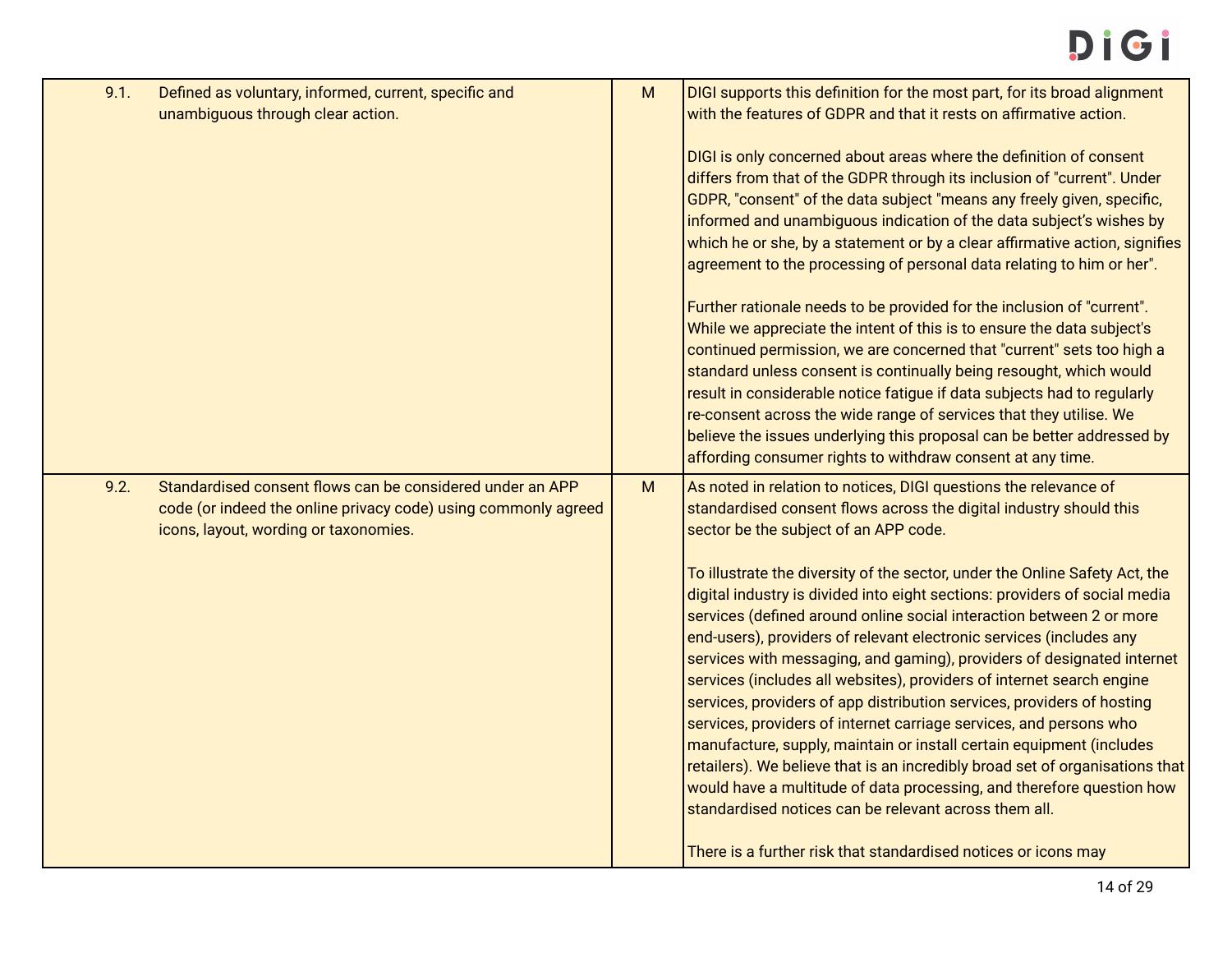<span id="page-14-0"></span>

|     |       |                                                                                                                                                                                                                                                                                                                                                                                                                                                                                                                                                                                                                                                                                                                                                                                                                                                                                       |   | oversimplify the communication of different data practices. We suggest<br>this proposal be rephrased whereby the OAIC may consider guidance of<br>recommendations in relation to consent, but wording and iconography<br>should be tailored to the users of the service and the data collection to<br>which the consent relates.                                                                                                                                                                                                                                                                                                                                                                                                                                                                                                                                                                |
|-----|-------|---------------------------------------------------------------------------------------------------------------------------------------------------------------------------------------------------------------------------------------------------------------------------------------------------------------------------------------------------------------------------------------------------------------------------------------------------------------------------------------------------------------------------------------------------------------------------------------------------------------------------------------------------------------------------------------------------------------------------------------------------------------------------------------------------------------------------------------------------------------------------------------|---|-------------------------------------------------------------------------------------------------------------------------------------------------------------------------------------------------------------------------------------------------------------------------------------------------------------------------------------------------------------------------------------------------------------------------------------------------------------------------------------------------------------------------------------------------------------------------------------------------------------------------------------------------------------------------------------------------------------------------------------------------------------------------------------------------------------------------------------------------------------------------------------------------|
| 10. |       | Additional protections for collection, use and<br>disclosure of personal information                                                                                                                                                                                                                                                                                                                                                                                                                                                                                                                                                                                                                                                                                                                                                                                                  |   |                                                                                                                                                                                                                                                                                                                                                                                                                                                                                                                                                                                                                                                                                                                                                                                                                                                                                                 |
|     | 10.1. | A collection, use or disclosure of personal information under APP<br>3 and APP 6 must be fair and reasonable in the circumstances.                                                                                                                                                                                                                                                                                                                                                                                                                                                                                                                                                                                                                                                                                                                                                    | Y | DIGI broadly supports this proposal. We encourage as much<br>interoperability with the final provision and the inclusion of a "legitimate<br>interests" legal basis under the GDPR. A model may be to retain the<br>"legitimate interests" wording along with guidance akin to the legitimate<br>interests balancing test.                                                                                                                                                                                                                                                                                                                                                                                                                                                                                                                                                                      |
|     | 10.2. | Collection, use or disclosure under APP3 or APP6 must be fair<br>and reasonable and legislated factors to consider could include;<br>- whether an individual would reasonably expect their information<br>to be collected, used or disclosed under the circumstances<br>- the sensitivity and volume of information being collected, used<br>or disclosed<br>- whether there is a foreseeable risk of unjustified adverse<br>impacts or harm as a result of the collection, use or disclosure<br>- whether the collection, use or disclosure is reasonably<br>necessary to achieve the functions and activity of the entity<br>- whether loss of privacy is proportionate to the benefits received<br>- transparency of the collection, use or disclosure<br>- if information relates to a child, whether the collection, use or<br>disclosure is in the best interests of the child. | Y | DIGI broadly supports this proposal. We agree that specific privacy<br>protections for minors should be expanded upon within the Privacy Act.<br>Our understanding "the best interests of the child" is that it concerns<br>whatever is best for that individual child. In some instances it may be<br>best to restrict a particular minor from a service, however in other<br>instances it might be in the best interests of the child to have access to<br>a digital service. Parents or guardians can make judgements on what's<br>in the best interests of the child, not platforms, because service<br>providers rightly do not have that knowledge. More thinking needs to be<br>done about how we apply this principle to children in a general sense in<br>the digital world. The UK's Age Appropriate Design Code gives some<br>thought to this, and we do see that as a useful model. |
|     | 10.3. | New requirement in APP3.6 where if the entity does not collect<br>the information directly from the individual, take reasonable<br>steps to satisfy themselves that the collection was in accordance<br>with APP3.                                                                                                                                                                                                                                                                                                                                                                                                                                                                                                                                                                                                                                                                    | Y | DIGI broadly supports this proposal.                                                                                                                                                                                                                                                                                                                                                                                                                                                                                                                                                                                                                                                                                                                                                                                                                                                            |
|     | 10.4. | Define 'primary purpose' as purpose for the original collection<br>and 'secondary purpose' as directly related to, and needed to                                                                                                                                                                                                                                                                                                                                                                                                                                                                                                                                                                                                                                                                                                                                                      | M | DIGI questions whether this approach is interoperable with GDPR. In<br>particular, we caution that the definition for secondary purpose                                                                                                                                                                                                                                                                                                                                                                                                                                                                                                                                                                                                                                                                                                                                                         |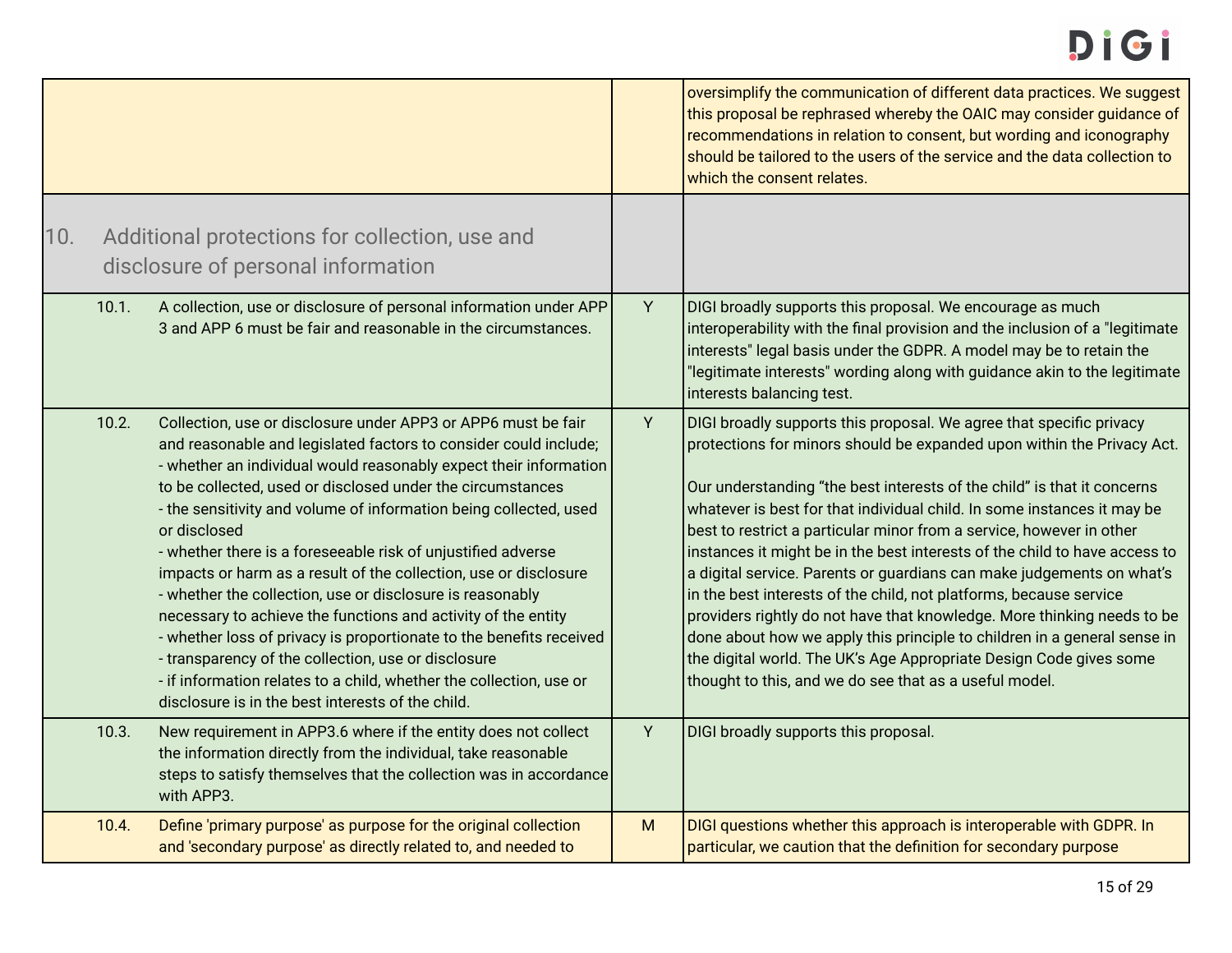<span id="page-15-0"></span>

| support, the primary purpose.                                                                                                                                                                                                                                                                                                                                                                                                                                                                                                                                                                                                                                                                                                                                                                                                                                                                                                                                                                                                                                                         |   | advanced in the discussion paper may be too narrow. For example, a<br>secondary purpose might entail fraud protection or ensuring the security<br>of the data through providing data visibility to a security partner; a user<br>may not consider this related to the primary purpose.<br>DIGI believes that the approach under the GDPR, whereby there are six<br>lawful bases for data processing (consent, performance of a contract, a<br>legitimate interest, a vital interest, a legal requirement, and a public<br>interest) is a more effective approach, and is more transparent to a user<br>about how their data may be used. We also believe that the GDPR's<br>concepts of "data controllers" and "data processors" may complement<br>the intent of this proposal, as many of the functions undertaken by data<br>processors may correspond with "secondary purposes". |
|---------------------------------------------------------------------------------------------------------------------------------------------------------------------------------------------------------------------------------------------------------------------------------------------------------------------------------------------------------------------------------------------------------------------------------------------------------------------------------------------------------------------------------------------------------------------------------------------------------------------------------------------------------------------------------------------------------------------------------------------------------------------------------------------------------------------------------------------------------------------------------------------------------------------------------------------------------------------------------------------------------------------------------------------------------------------------------------|---|-------------------------------------------------------------------------------------------------------------------------------------------------------------------------------------------------------------------------------------------------------------------------------------------------------------------------------------------------------------------------------------------------------------------------------------------------------------------------------------------------------------------------------------------------------------------------------------------------------------------------------------------------------------------------------------------------------------------------------------------------------------------------------------------------------------------------------------------------------------------------------------|
| 11.<br>Restricted and prohibited practices                                                                                                                                                                                                                                                                                                                                                                                                                                                                                                                                                                                                                                                                                                                                                                                                                                                                                                                                                                                                                                            |   |                                                                                                                                                                                                                                                                                                                                                                                                                                                                                                                                                                                                                                                                                                                                                                                                                                                                                     |
| Option 1: entities that engage in the following restricted practices must take<br>reasonable steps to identify privacy risks and implement measures to mitigate<br>the risks;<br>direct marketing (including online targeted advertising on a large scale)<br>collection, use or disclosure of sensitive information on a large scale<br>collection, use or disclosure of children's personal information on a large scale<br>collection, use or disclosure of location data on a large scale<br>collection, use or disclosure of biometric or genetic data, including the use of<br>facial recognition software<br>sale of personal information on a large scale<br>collection, use or disclosure of personal information for the purposes of<br>influencing individuals' behaviour or decisions on a large scale<br>collection, use or disclosure of personal information for the purposes of<br>automated decision making with legal or significant effects<br>any collection, use or disclosure that is likely to result in high privacy risk or risk<br>of harm to an individual | Y | DIGI strongly supports this proposal, and sees this as an important<br>consumer protection against privacy risks.                                                                                                                                                                                                                                                                                                                                                                                                                                                                                                                                                                                                                                                                                                                                                                   |
| Option 2: increase an individual's capacity to self manage their privacy in relation<br>to the above restricted practices. Examples include through consent (expanding<br>the definition of sensitive information), granting absolute opt out rights for                                                                                                                                                                                                                                                                                                                                                                                                                                                                                                                                                                                                                                                                                                                                                                                                                              | N | DIGI prefers option 1, as it puts the onus on companies to proactively<br>address potential consumer consumer concerns, rather than placing the<br>onus completely on consumers to manage their own privacy risks.                                                                                                                                                                                                                                                                                                                                                                                                                                                                                                                                                                                                                                                                  |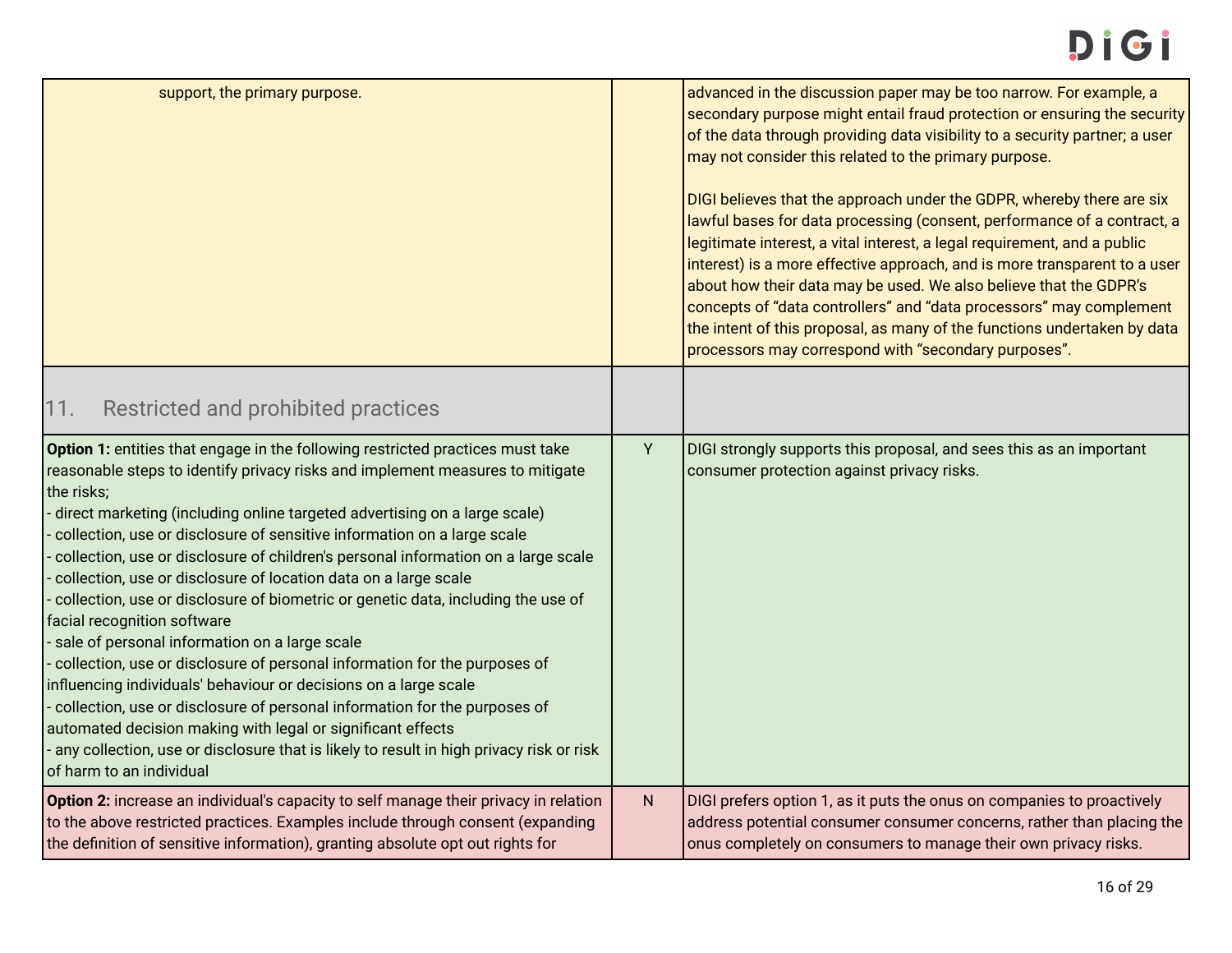<span id="page-16-0"></span>

| restricted practices, or by mandating explicit notices for restricted practices.                   |   | We believe a focus on organisational accountability measures should be<br>complemented by self-management measures to afford consumers<br>with broader rights to erasure, or the right of access. Some services will<br>not be able to enable consumers to withdraw consent for certain<br>practices while continuing to offer the core service; for example, a<br>consumer would be unlikely to be able to use a navigation service if they<br>withdrew their consent for the collection, use or disclosure of location<br>data. Similarly, a service powered by advertising may not be able to offer<br>the service without advertising for technical or budgetary reasons.                                                                                                                                                                                                                                                                                                                                                                                                                                                                                                                                                                                                                                                                                                                                                                         |
|----------------------------------------------------------------------------------------------------|---|-------------------------------------------------------------------------------------------------------------------------------------------------------------------------------------------------------------------------------------------------------------------------------------------------------------------------------------------------------------------------------------------------------------------------------------------------------------------------------------------------------------------------------------------------------------------------------------------------------------------------------------------------------------------------------------------------------------------------------------------------------------------------------------------------------------------------------------------------------------------------------------------------------------------------------------------------------------------------------------------------------------------------------------------------------------------------------------------------------------------------------------------------------------------------------------------------------------------------------------------------------------------------------------------------------------------------------------------------------------------------------------------------------------------------------------------------------|
| Pro-privacy default settings<br>12.                                                                |   |                                                                                                                                                                                                                                                                                                                                                                                                                                                                                                                                                                                                                                                                                                                                                                                                                                                                                                                                                                                                                                                                                                                                                                                                                                                                                                                                                                                                                                                       |
| Option 1: pro privacy settings enabled by default (particularly relevant for multiple<br>settings) | N | While DIGI's members offer pro-privacy default settings in relation to<br>aspects of their services, particularly in services used by minors, we<br>favour a variation of Option 2 as an approach that may be more<br>applicable to the broad array of APP entities.<br>The discussion paper entertains the idea of enacting default privacy<br>settings in the Basic Online Safety Expectations (BOSE) instrument<br>under the Online Safety Act. We caution against this approach because<br>of the confusion of having privacy requirements in safety legislation<br>(though note well the connection between these issues) and because of<br>the extremely broad scope of the BOSE that applies to every website in<br>Australia, every messaging service and every service that enables<br>interactions between two or more end users. Default privacy settings<br>across such a wide array of services may not be in line with all<br>consumers' expectations of those many services.<br>It also makes assumptions about users and what they want from their<br>online experience. We note that the findings of a 2020 OAIC survey<br>indicated that most Australians (58%) agree it is fair that they share<br>some information if they want to use a digital service and, if they have to<br>receive any ads, they would prefer that they are targeted (48%). Further,<br>the level of comfort with targeted advertising varies widely across |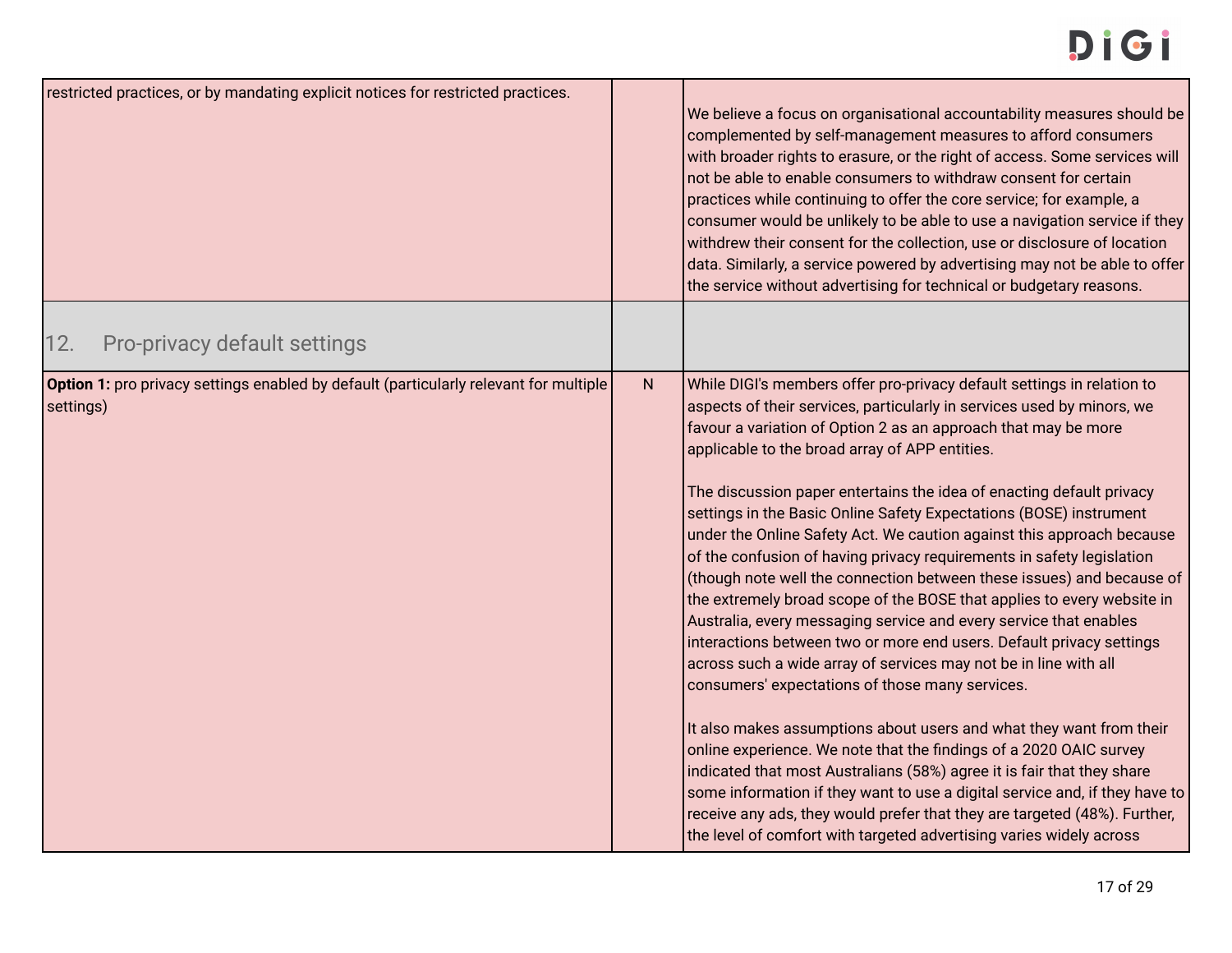|                                                                                                                                                                                                                                                                                      |           | different demographics <sup>10</sup> . DIGI believes that the final recommendation<br>needs to accommodate these varying preferences in a wide array of<br>areas, and that a modified version of Option 2 achieves this more<br>effectively.                                                                                                                                                                                                                                                                                                                                                                                                                                                                                                                                                                                                                                                                                                                                                                                                                                                                                                                                                                                                                                                                                                                                                                                                                      |
|--------------------------------------------------------------------------------------------------------------------------------------------------------------------------------------------------------------------------------------------------------------------------------------|-----------|-------------------------------------------------------------------------------------------------------------------------------------------------------------------------------------------------------------------------------------------------------------------------------------------------------------------------------------------------------------------------------------------------------------------------------------------------------------------------------------------------------------------------------------------------------------------------------------------------------------------------------------------------------------------------------------------------------------------------------------------------------------------------------------------------------------------------------------------------------------------------------------------------------------------------------------------------------------------------------------------------------------------------------------------------------------------------------------------------------------------------------------------------------------------------------------------------------------------------------------------------------------------------------------------------------------------------------------------------------------------------------------------------------------------------------------------------------------------|
| Option 2: Provide an obvious and clear mechanism to set all privacy controls to<br>most restrictive (e.g. through a single click)                                                                                                                                                    |           | DIGI favours this option, though would modify it in favour of a proposal<br>to have consumers nominate their privacy settings at the point of<br>account creation and renewal. This approach is less presumptive that<br>the most restrictive is the most optimal state for all users.                                                                                                                                                                                                                                                                                                                                                                                                                                                                                                                                                                                                                                                                                                                                                                                                                                                                                                                                                                                                                                                                                                                                                                            |
| Children and vulnerable adults<br>13.                                                                                                                                                                                                                                                |           |                                                                                                                                                                                                                                                                                                                                                                                                                                                                                                                                                                                                                                                                                                                                                                                                                                                                                                                                                                                                                                                                                                                                                                                                                                                                                                                                                                                                                                                                   |
| 13.1.<br>Amend Act to require parental consent for children aged under<br>16 by either (a) consent before collection, use or disclosure, or<br>(b) consent before sensitive information is collected or as a<br>mechanism for secondary use or disclosure of personal<br>information | ${\sf N}$ | The Act does not contain any express requirements regarding children's<br>privacy as it affords protections to all Australians regardless of age. We<br>appreciate that minors are a vulnerable group and that additional<br>protections should be considered to account for this vulnerability. As<br>stated above, we support other proposals in relation to this endeavour,<br>in relation to the restricted practices and additional protections which<br>both cover minors.<br>However, we echo concerns detailed in our submission on the Online<br>Privacy Bill, separately provided to the Attorney General's Department,<br>with regard to age and guardian verification. In brief, obtaining verified<br>parental consent may require the collection of secondary documents to<br>verify parental status or guardianship. For example, there are many<br>parents or guardians who do not have the same last name as their<br>children. This may be because their children have the last name of their<br>spouse, due to adoption, or for legal guardians who are not biological<br>parents. Is the Government expecting parents to provide a birth<br>certificate, Medicare card or other identification in order to demonstrate<br>their guardianship of a particular minor? This would increase the<br>amassing of personal identification documents at the platform level,<br>and runs counter to the principle of data minimisation that is covered |

<span id="page-17-0"></span><sup>10</sup> OAIC, *Australian Community Attitudes to Privacy Survey 2020*, available at

[https://www.oaic.gov.au/engage-with-us/research/australian-community-attitudes-to-privacy-survey-2020-landing-page/2020-australian-community-attitudes-to-privacy-surv](https://www.oaic.gov.au/engage-with-us/research/australian-community-attitudes-to-privacy-survey-2020-landing-page/2020-australian-community-attitudes-to-privacy-survey) [ey](https://www.oaic.gov.au/engage-with-us/research/australian-community-attitudes-to-privacy-survey-2020-landing-page/2020-australian-community-attitudes-to-privacy-survey), p32-33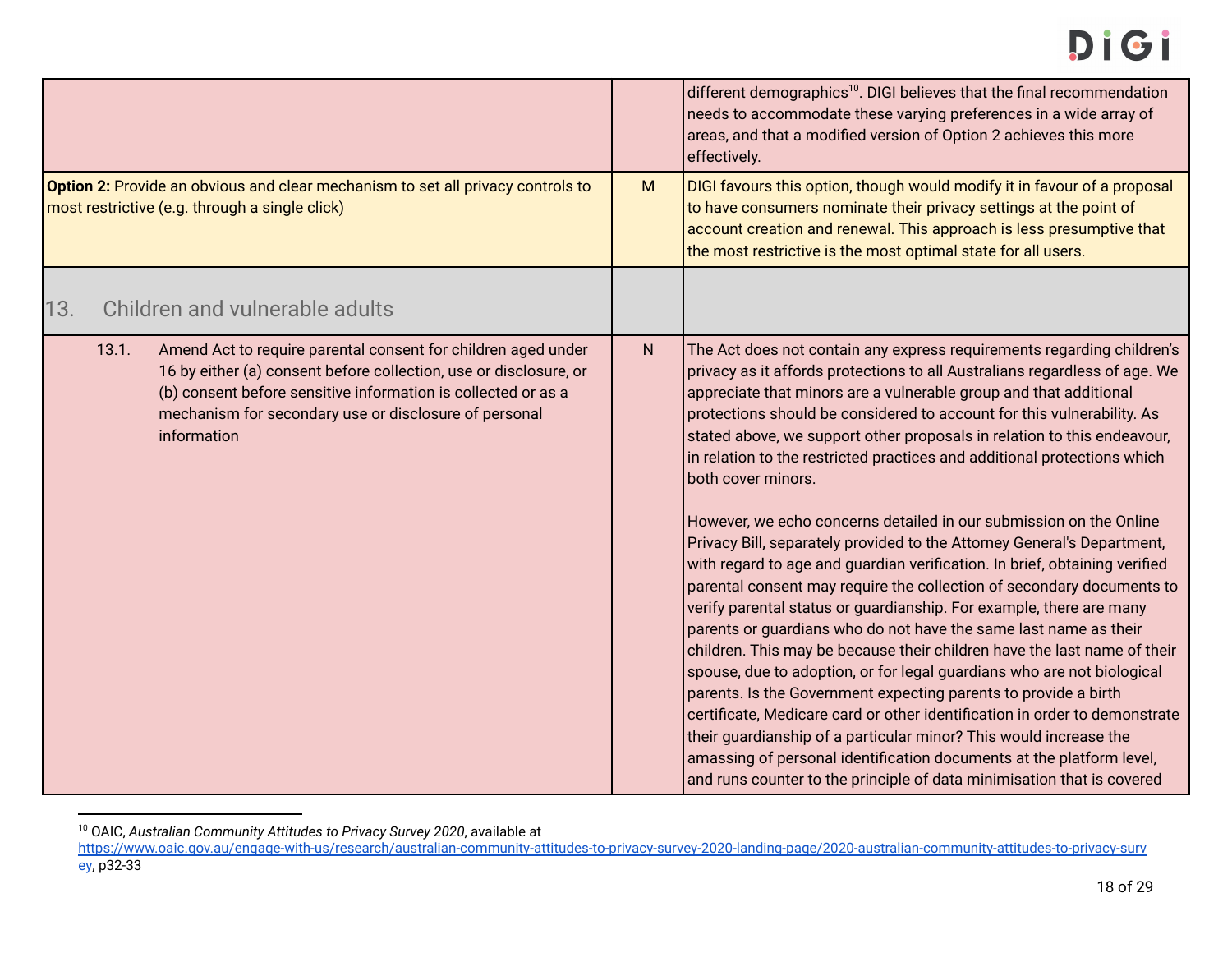|     |       |                                                                                                                                      |   | under the existing APPs.                                                                                                                                                                                                                                                                                                                                                                                                                                                                                                                                                                                                                                                                                                                                                                                                                                                                                                                                                                                  |
|-----|-------|--------------------------------------------------------------------------------------------------------------------------------------|---|-----------------------------------------------------------------------------------------------------------------------------------------------------------------------------------------------------------------------------------------------------------------------------------------------------------------------------------------------------------------------------------------------------------------------------------------------------------------------------------------------------------------------------------------------------------------------------------------------------------------------------------------------------------------------------------------------------------------------------------------------------------------------------------------------------------------------------------------------------------------------------------------------------------------------------------------------------------------------------------------------------------|
|     |       |                                                                                                                                      |   | This also overlooks scenarios where a young adult may require access<br>to digital services outside of the purview of their legal guardian, such as<br>to access assistance or health information. This is particularly relevant<br>in situations where the minor's relationship with their guardian may be<br>constrained.                                                                                                                                                                                                                                                                                                                                                                                                                                                                                                                                                                                                                                                                               |
|     |       |                                                                                                                                      |   | This is one of several concerns identified in the UNICEF Discussion<br>Paper in relation to the CRC's Article 2 concerning non-discrimination,<br>where it states:<br>It is important that age assurance processes do not inadvertently<br>discriminate against children who do not have access to official<br>documents, children with developmental delays, children whose<br>ethnicity is not recognized by algorithms used to assess age, or<br>children who do not have parents or caregivers who are able to<br>engage with verification processes that require parental input.<br>The UNICEF discussion paper also discusses Article 5 of the CRC, which<br>focuses on parental guidance and a child's evolving capabilities where it<br>states: "It may be difficult to reconcile age-based restrictions with the<br>concept of the evolving capacities of the child." Consideration needs to<br>be given to the varying impact of the Bill on young adults, not just<br>children <sup>11</sup> . |
|     | 13.2. | Require APP5 notices to be clear, current and understandable<br>particularly for information addressed to a child.                   | Y | DIGI broadly supports this proposal. We echo the same challenges<br>raised in previous recommendations about the inclusion of "current" in<br>relation to the logistical questions it poses, and interoperability with<br>GDPR.                                                                                                                                                                                                                                                                                                                                                                                                                                                                                                                                                                                                                                                                                                                                                                           |
| 14. |       | Right to object and portability                                                                                                      |   |                                                                                                                                                                                                                                                                                                                                                                                                                                                                                                                                                                                                                                                                                                                                                                                                                                                                                                                                                                                                           |
|     | 14.1. | An individual may object or withdraw consent to the collection,<br>use or disclosure of their information at any time. Entities must | M | DIGI supports the right to erasure under the GDPR, which applies to<br>many of our relevant members. As noted, we support interoperability                                                                                                                                                                                                                                                                                                                                                                                                                                                                                                                                                                                                                                                                                                                                                                                                                                                                |

<sup>11</sup> UNICEF, (2021), *Digital Age Assurance, Age Verification Tools, and Children's Rights Online across the Globe: A Discussion Paper*, available at <https://c-fam.org/wp-content/uploads/Digital-Age-Assurance-Tools-and-Childrens-Rights-Online-across-the-Globe.pdf>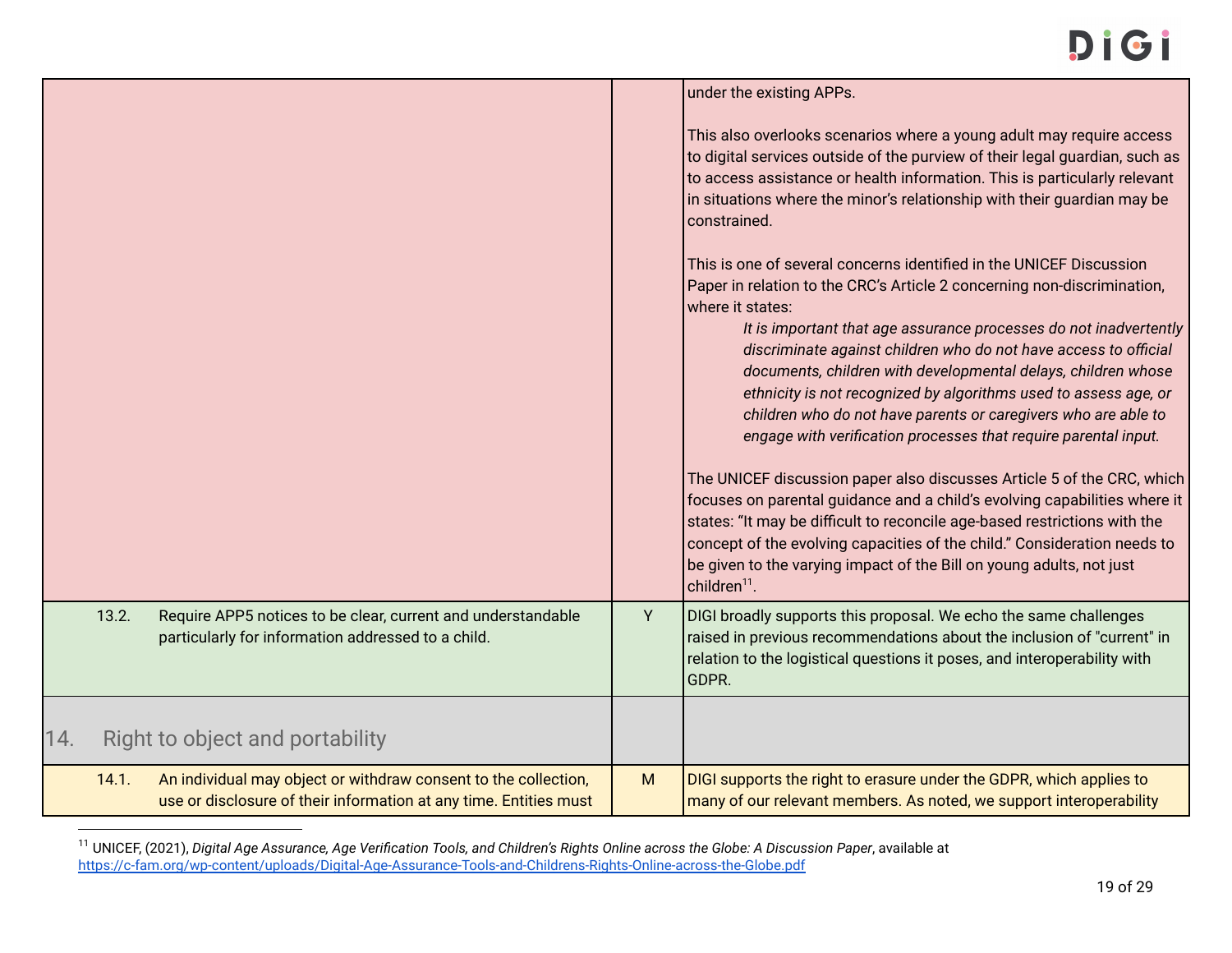<span id="page-19-0"></span>

| take reasonable steps to stop collecting, using or disclosing their<br>information and must inform the individual of the "consequences<br>of their objection".                                                                                                                                                                                                                                                                                                                                                                                                 | between Australia's updated privacy regulation with the GDPR and<br>propose that this proposal be amended for consistency with the GDPR.<br>As currently drafted, the right to object would extend beyond<br>comparable requirements under the GDPR, where a right to object is<br>only available for data processed on the grounds of legitimate interests<br>or public interest. For example, it is not clear whether the proposal<br>would apply to information collected from end-users through consent.<br>Without further clarity, this is a possible interpretation of the Bill.<br>In the development of a right to object, it will be important to ensure it<br>does not impede advertising-supported business models. Guidance<br>needs to be provided to entities that may not be able to provide an<br>advertising-free version of their services for technical or budgetary<br>reasons.                                                                                                            |
|----------------------------------------------------------------------------------------------------------------------------------------------------------------------------------------------------------------------------------------------------------------------------------------------------------------------------------------------------------------------------------------------------------------------------------------------------------------------------------------------------------------------------------------------------------------|-----------------------------------------------------------------------------------------------------------------------------------------------------------------------------------------------------------------------------------------------------------------------------------------------------------------------------------------------------------------------------------------------------------------------------------------------------------------------------------------------------------------------------------------------------------------------------------------------------------------------------------------------------------------------------------------------------------------------------------------------------------------------------------------------------------------------------------------------------------------------------------------------------------------------------------------------------------------------------------------------------------------|
| 15.<br>Right to erasure of personal information                                                                                                                                                                                                                                                                                                                                                                                                                                                                                                                |                                                                                                                                                                                                                                                                                                                                                                                                                                                                                                                                                                                                                                                                                                                                                                                                                                                                                                                                                                                                                 |
| 15.1.<br>Erasure can be requested in the following instances;<br>- personal information must be destroyed or de-identified under APP11.2<br>- personal information is sensitive information<br>- an individual has mounted a successful objection through the right to<br>object<br>- personal information has been collected, used or disclosed unlawfully<br>- the entity is required to destroy the information (by a court or by law)<br>- personal information relates to a child and the erasure is requested by<br>the child or their parent / guardian | Y<br>DIGI broadly supports this proposal, and our relevant members honour<br>erasure requests from users under the GDPR and other laws. We agree<br>that a "right to erasure" should be introduced in the Act, compatible with<br>GDPR.<br>Guidance will need to be provided on the scope of such erasure<br>requests, after technical consultation with industry, once the Act's<br>definitions are in final form.<br>In response to the Discussion Paper's question about how to address<br>freedom of speech and practical difficulties for industry, consideration<br>needs to be given to how the right to erasure will interact with<br>forthcoming defamation reform, under the both Stage 2 law reform<br>process of the Model Defamation Provisions, and the Social Media<br>Anti-Trolling Bill (ATB). The ATB requires the collection of contact<br>information as part of a safe harbour for digital platforms, and raises<br>questions as to the scenarios where the user in question has exercised |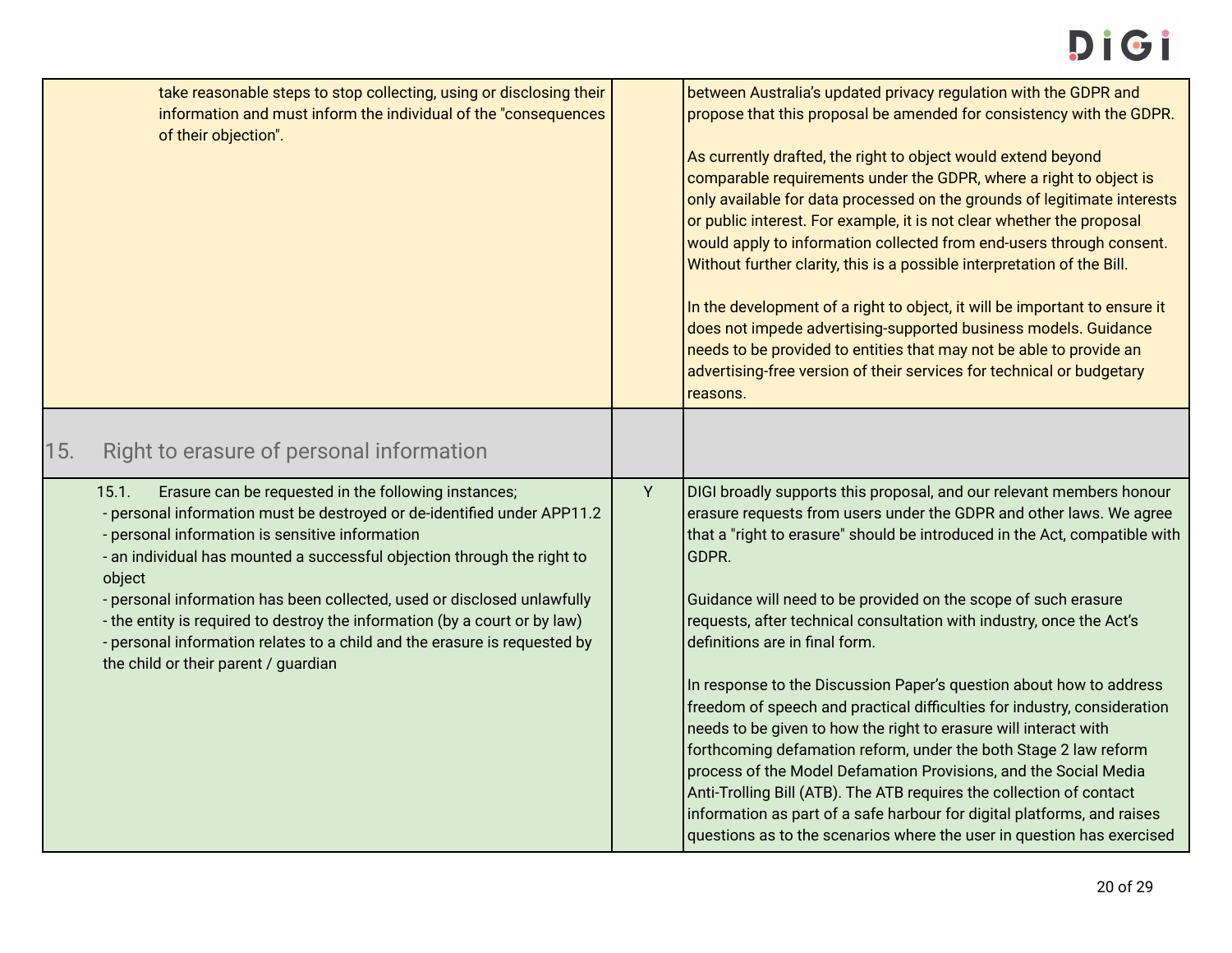<span id="page-20-0"></span>

|     |       |                                                                                                                                                                                                                                                                                                                                                                           |   | their right to erasure.<br>Additionally, consideration needs to be given as to whether the right to<br>erasure concerns the public posting of content, and whether this will be<br>seen as an alternative pathway for defamation complainants to<br>disassociate themselves with allegations in public content.<br>Consideration may be given to whether an independent adjudicator can<br>determine when objectionable content pertaining to an identified<br>individual should be erased from the Internet. |
|-----|-------|---------------------------------------------------------------------------------------------------------------------------------------------------------------------------------------------------------------------------------------------------------------------------------------------------------------------------------------------------------------------------|---|---------------------------------------------------------------------------------------------------------------------------------------------------------------------------------------------------------------------------------------------------------------------------------------------------------------------------------------------------------------------------------------------------------------------------------------------------------------------------------------------------------------|
|     | 15.2. | An entity could refuse to erase on the basis of an exception to all<br>or part of the information                                                                                                                                                                                                                                                                         | Y | DIGI supports this portion of the proposal.                                                                                                                                                                                                                                                                                                                                                                                                                                                                   |
|     | 15.3. | An APP entity must respond to an erasure request within a<br>reasonable period. If an APP entity refuses to erase the personal<br>information because an exception applies, the APP entity must<br>give the individual a written notice that sets out the reasons for<br>refusal and mechanisms available to complain about the refusal,<br>unless unreasonable to do so. | Υ | DIGI supports this portion of the proposal.                                                                                                                                                                                                                                                                                                                                                                                                                                                                   |
| 16. |       | Direct marketing, targeted advertising or profiling                                                                                                                                                                                                                                                                                                                       |   |                                                                                                                                                                                                                                                                                                                                                                                                                                                                                                               |
|     | 16.1. | The right to object includes an unqualified right to object to any<br>collection, use or disclosure of information for the purposes of<br>direct marketing (and targeted advertising or profiling?).<br>Individuals could also simply request not to receive direct<br>marketing. Direct marketing must include a notification of the<br>right to object.                 | M | DIGI raises the same concerns as above in relation to the right to object<br>and its compatibility with GDPR, and its implementation on<br>ad-supported platforms. DIGI notes that its relevant members allow<br>users to opt out of targeted advertising, but to offer an ad free version of<br>a range of websites may not always be technically and feasibly possible<br>in all cases.                                                                                                                     |
|     | 16.2. | The use, collection or disclosure of personal information for the<br>purposes of influencing behaviour or decisions must be a<br>primary purpose notified to the individual when their information<br>is collected.                                                                                                                                                       | M | There is ambiguity about the situations in which this notice would have<br>to be served because of the breadth of including the three concepts of<br>"use, collection or disclosure". We suggest the definitional<br>circumstances be narrowed to avoid notice fatigue.                                                                                                                                                                                                                                       |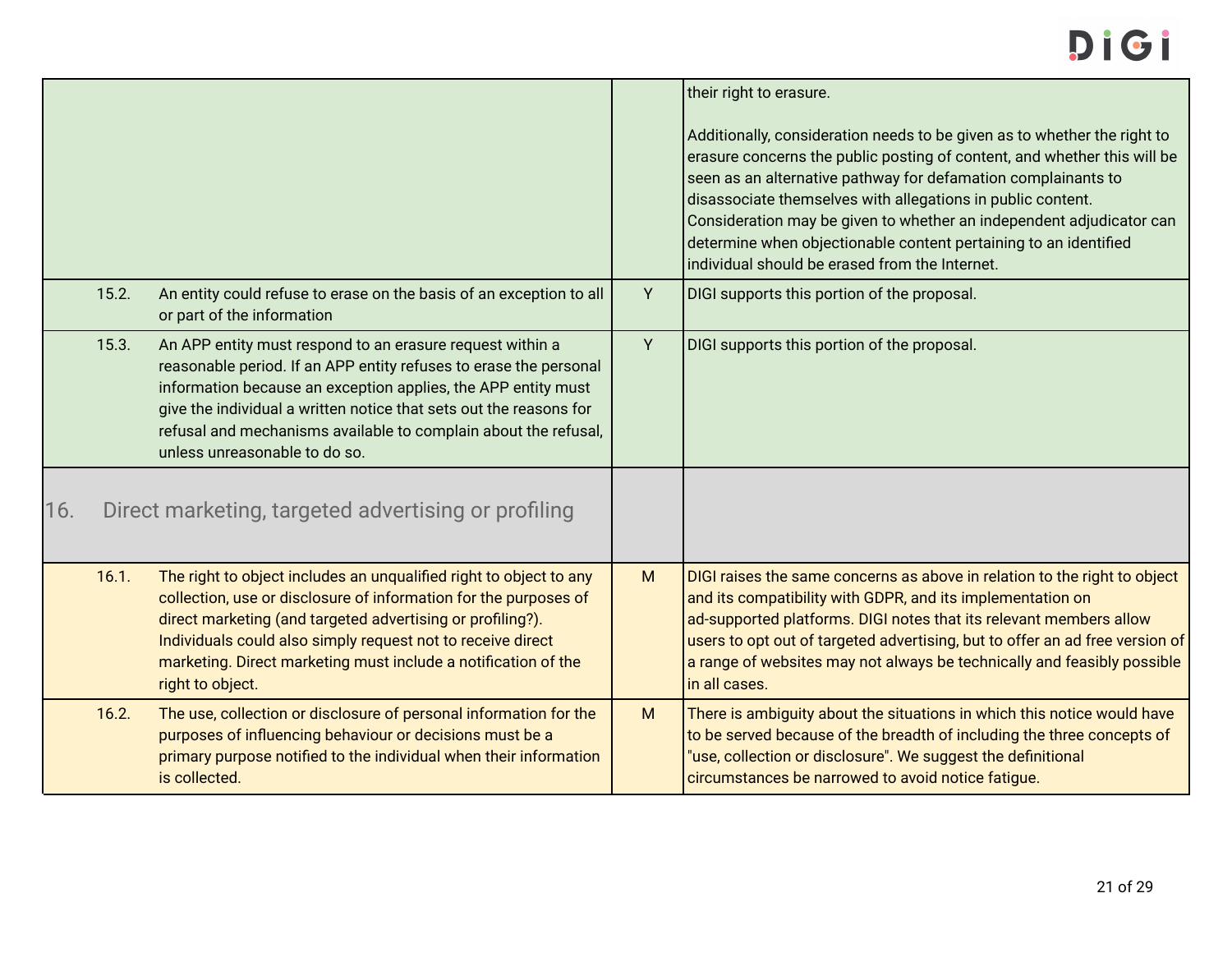<span id="page-21-1"></span><span id="page-21-0"></span>

|     | 16.3. | Include the following in the privacy policy:<br>- whether the entity is likely to use, alone or in combination with<br>other information, information for the purpose of influencing<br>behaviour or decisions and the types of information that will be<br>used, generated or inferred<br>- whether the entity uses third parties in the provision of<br>marketing materials (and if so, the details of these third parties<br>and how to opt out). | Y | DIGI supports the portion of this proposal relating to additional<br>disclosures in privacy policies.                                                                                              |
|-----|-------|------------------------------------------------------------------------------------------------------------------------------------------------------------------------------------------------------------------------------------------------------------------------------------------------------------------------------------------------------------------------------------------------------------------------------------------------------|---|----------------------------------------------------------------------------------------------------------------------------------------------------------------------------------------------------|
|     | 16.4. | Repeal existing APP7 (which relates to direct marketing).                                                                                                                                                                                                                                                                                                                                                                                            | Y | DIGI broadly supports modernising this provision in line with GDPR, and<br>taking into consideration our comments in relation to related<br>recommendations advanced elsewhere in this submission. |
| 17. |       | Automated decision making                                                                                                                                                                                                                                                                                                                                                                                                                            |   |                                                                                                                                                                                                    |
|     | 17.1. | Require privacy policies to include information on whether<br>personal information will be used in ADM which has a legal, or<br>similarly significant effect on people's rights.                                                                                                                                                                                                                                                                     | Y | DIGI broadly supports this proposal.                                                                                                                                                               |
| 18. |       | Accessing and correcting personal information                                                                                                                                                                                                                                                                                                                                                                                                        |   |                                                                                                                                                                                                    |
|     | 18.1. | An organisation must identify the source of personal information<br>that it has collected indirectly, on request by the individual, unless<br>it is impossible or would involve disproportionate effort.                                                                                                                                                                                                                                             | Y | DIGI broadly supports this proposal.                                                                                                                                                               |
|     | 18.2. | Introduce the following additional ground on which an APP<br>organisation may refuse a request for access to personal<br>information: the information requested relates to external dispute<br>resolution services involving the individual, where giving access<br>would prejudice the dispute resolution process.                                                                                                                                  | Y | DIGI broadly supports this proposal.                                                                                                                                                               |
|     | 18.3. | Clarify the existing access request process in APP 12 to the<br>effect that:<br>• an APP entity may consult with the individual to provide<br>access to the requested information in an alternative<br>manner, such as a general summary or explanation of<br>personal information held, particularly where an access                                                                                                                                | Y | DIGI broadly supports this proposal.                                                                                                                                                               |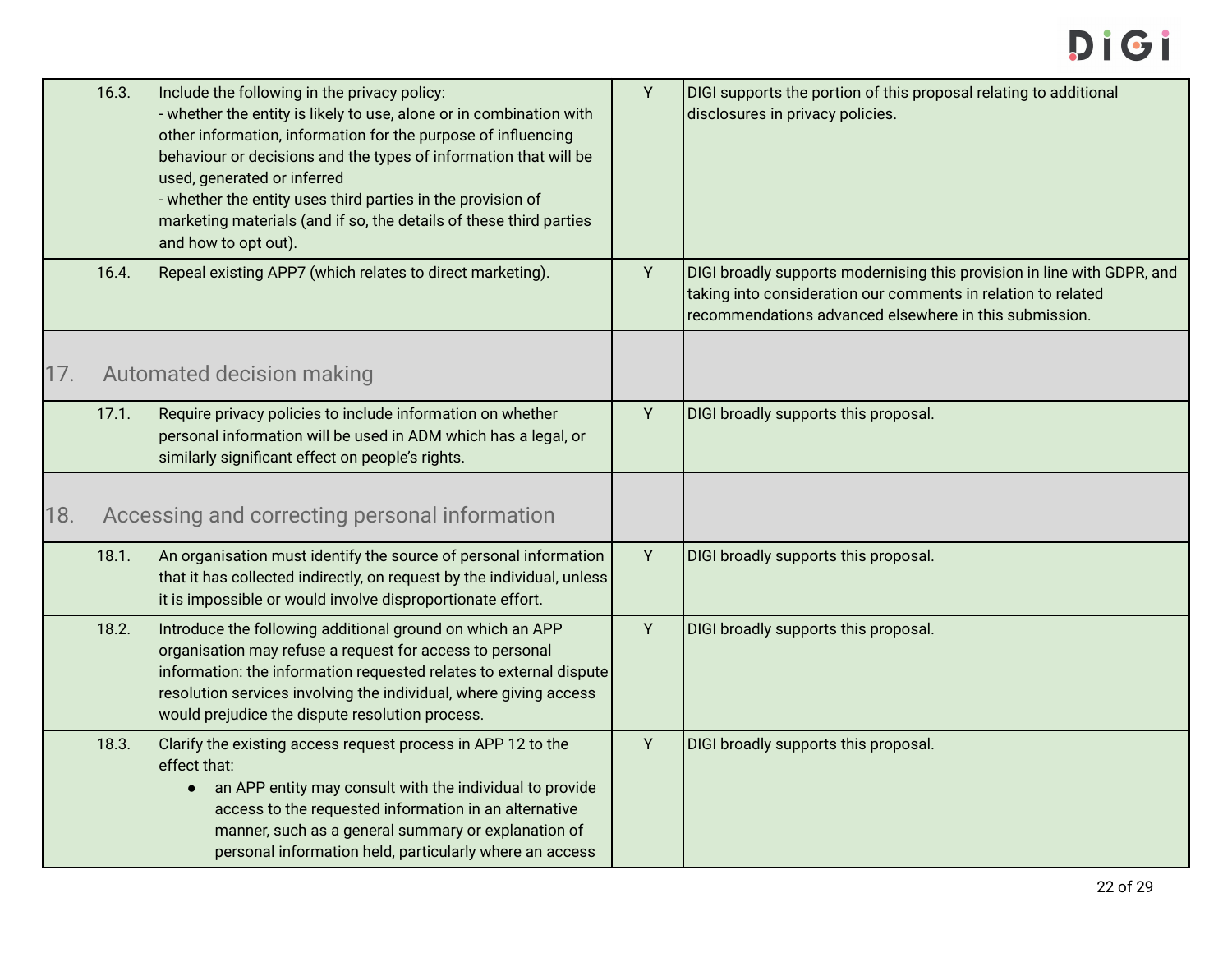<span id="page-22-1"></span><span id="page-22-0"></span>

|     |       | request would require the provision of personal<br>information that is highly technical or voluminous in<br>nature, and<br>where personal information is not readily understandable<br>to an ordinary reader, an APP entity must provide an<br>explanation of the personal information by way of a<br>general summary of the information on request by an<br>individual. |   |                                                                                                                                                                                                                                                                                                            |
|-----|-------|--------------------------------------------------------------------------------------------------------------------------------------------------------------------------------------------------------------------------------------------------------------------------------------------------------------------------------------------------------------------------|---|------------------------------------------------------------------------------------------------------------------------------------------------------------------------------------------------------------------------------------------------------------------------------------------------------------|
| 19. |       | Security and destruction of personal information                                                                                                                                                                                                                                                                                                                         |   |                                                                                                                                                                                                                                                                                                            |
|     | 19.1. | Amend APP11.1 to state that reasonable steps includes<br>technical and organisational measures                                                                                                                                                                                                                                                                           | Y | DIGI broadly supports this proposal.                                                                                                                                                                                                                                                                       |
|     | 19.2. | Include a list of factors that would be considered 'reasonable<br>steps'                                                                                                                                                                                                                                                                                                 | Y | DIGI broadly supports this proposal.                                                                                                                                                                                                                                                                       |
|     | 19.3. | Amend APP 11.2 to require APP entities to take all reasonable<br>steps to destroy the information or ensure that the information is<br>anonymised where the entity no longer needs the information for<br>any purpose for which the information may be used or disclosed<br>by the entity under the APPs.                                                                | Y | DIGI broadly supports this proposal.                                                                                                                                                                                                                                                                       |
| 20. |       | Organisational accountability                                                                                                                                                                                                                                                                                                                                            |   |                                                                                                                                                                                                                                                                                                            |
|     | 20.1. | Amend APP6 to expressly require entities to determine, at or<br>before using information for a secondary purpose, each of the<br>secondary purposes for which the information will be used or<br>disclosed and record those purposes                                                                                                                                     | M | DIGI restates the concerns made above in relation to the proposal to<br>differentiate between primary and secondary uses of data.                                                                                                                                                                          |
|     | 20.2. | Introduce further organisational accountability requirements into<br>the Privacy Act, targeting measures to where there is the greatest<br>privacy risk.                                                                                                                                                                                                                 | M | DIGI supports organisational accountability measures in principle, and<br>efforts to remove the privacy burden from consumers.<br>However, as currently proposed, this proposal lacks detail. Care will<br>need to be taken to ensure the measures are proportionate for<br>businesses of different sizes. |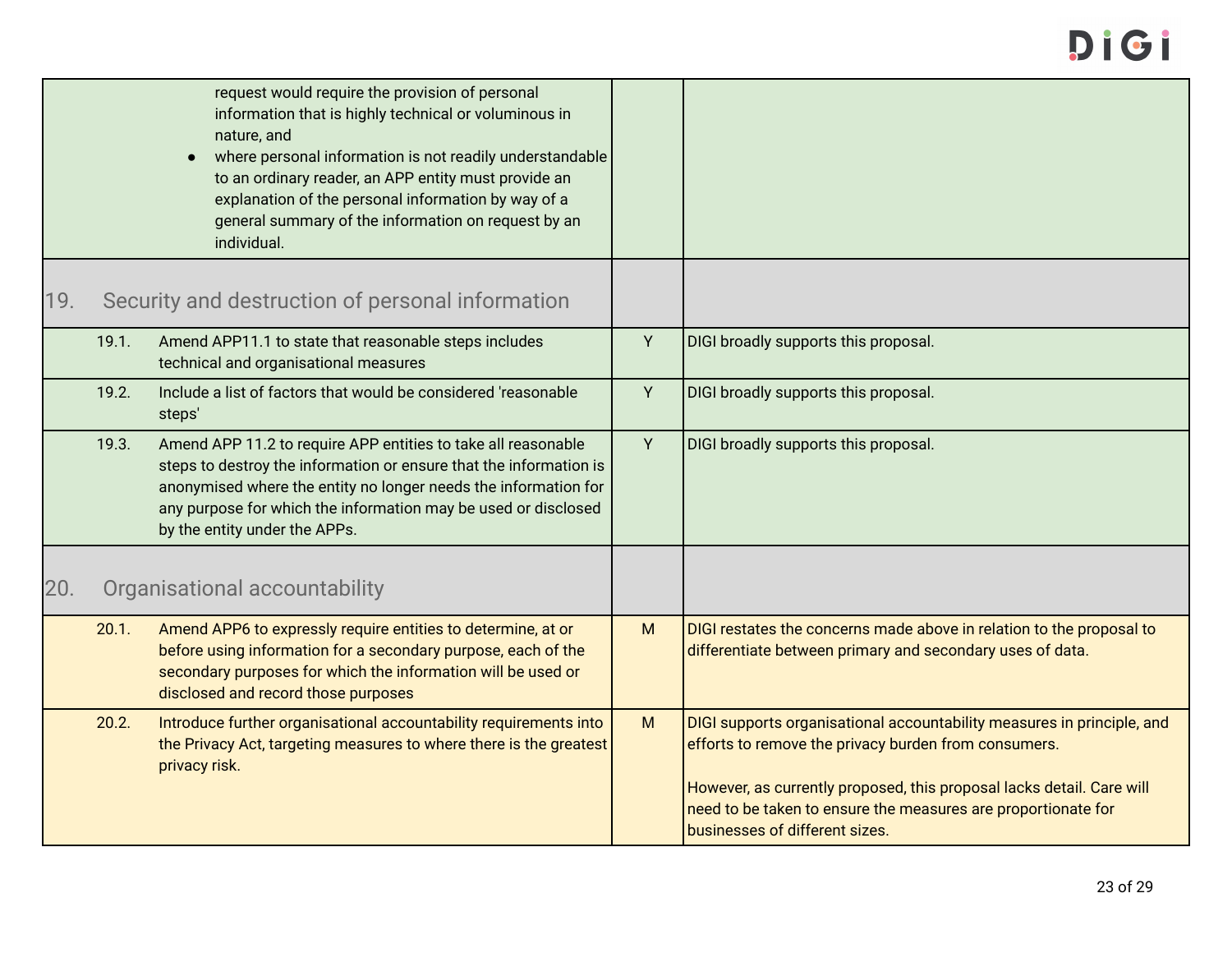<span id="page-23-1"></span><span id="page-23-0"></span>

|     | 20.3. | Amend APP 6 to expressly require APP entities to determine, at<br>or before using or disclosing personal information for a<br>secondary purpose, each of the secondary purposes for which<br>the information is to be used or disclosed and to record those<br>purposes.                                                            | M | DIGI supports internal recording keeping about the disclosure of data for<br>secondary purposes, and placing a summary on public record in Privacy<br>Policies. As explained below, we believe connecting or replacing the<br>primary and secondary purpose concepts with the GDPR's concepts of<br>"data controllers" and "data processors" is a more effective approach.                                                                                                                                                       |
|-----|-------|-------------------------------------------------------------------------------------------------------------------------------------------------------------------------------------------------------------------------------------------------------------------------------------------------------------------------------------|---|----------------------------------------------------------------------------------------------------------------------------------------------------------------------------------------------------------------------------------------------------------------------------------------------------------------------------------------------------------------------------------------------------------------------------------------------------------------------------------------------------------------------------------|
| 21. |       | <b>Controllers and processors</b>                                                                                                                                                                                                                                                                                                   |   | DIGI notes there are no specific proposals advanced in this section. DIGI<br>strongly supports the differentiation between "data controllers" and<br>"data processors" which we consider provides proportionate and clear<br>organisational responsibilities across complex digital supply chains, and<br>recommend that such an approach be taken in the updated Privacy Act.                                                                                                                                                   |
| 22. |       | Overseas data flows                                                                                                                                                                                                                                                                                                                 |   |                                                                                                                                                                                                                                                                                                                                                                                                                                                                                                                                  |
|     | 22.1. | Amend the Act to introduce a mechanism to prescribe countries<br>and certification schemes under APP 8.2(a).                                                                                                                                                                                                                        | Y | DIGI broadly supports this proposal, noting that these transfers would<br>be similar to those facilitated through adequacy agreements under the<br>GDPR.                                                                                                                                                                                                                                                                                                                                                                         |
|     | 22.2. | Make standard contractual clauses for overseas transfers<br>available to entities                                                                                                                                                                                                                                                   | Y | DIGI broadly supports this proposal, noting its alignment with GDPR.                                                                                                                                                                                                                                                                                                                                                                                                                                                             |
|     | 22.3. | Remove the informed consent exception in APP8.2B (exemption<br>to comply where consent is given to overseas transfer)                                                                                                                                                                                                               | M | DIGI is not well informed enough about this exception to advance an<br>informed view.                                                                                                                                                                                                                                                                                                                                                                                                                                            |
|     | 22.4. | Strengthen the transparency requirements in relation to potential<br>overseas disclosures to include the countries that personal<br>information may be disclosed to, as well as the specific personal<br>information that may be disclosed overseas in entity's up-to-date<br>APP privacy policy required to be kept under APP 1.3. | M | Given the global nature of a variety of data processors that APP entities<br>may work with, and the high potential for changes in their global<br>footprint, DIGI questions whether disclosures about countries where<br>data may be shared can ever be comprehensive, and whether they<br>would meaningfully inform consumer choices. DIGI posits that other<br>protections, including protections aimed at ensuring cyber security in<br>line with GDPR, will address perceived consumer risks with data transfer<br>overseas. |
|     | 22.5. | Introduce a definition of 'disclosure' consistent with that<br>contained within the APP Guidelines (making personal<br>information accessible to others outside the entity and releasing<br>the subsequent handling of the information from its effective<br>control)                                                               | Y | DIGI supports this proposal. Provisions need to be added to ensure data<br>can be passed intra-company, whereby the offices may be distinct legal<br>entities; such sharing should not be considered to be "outside the<br>entity".                                                                                                                                                                                                                                                                                              |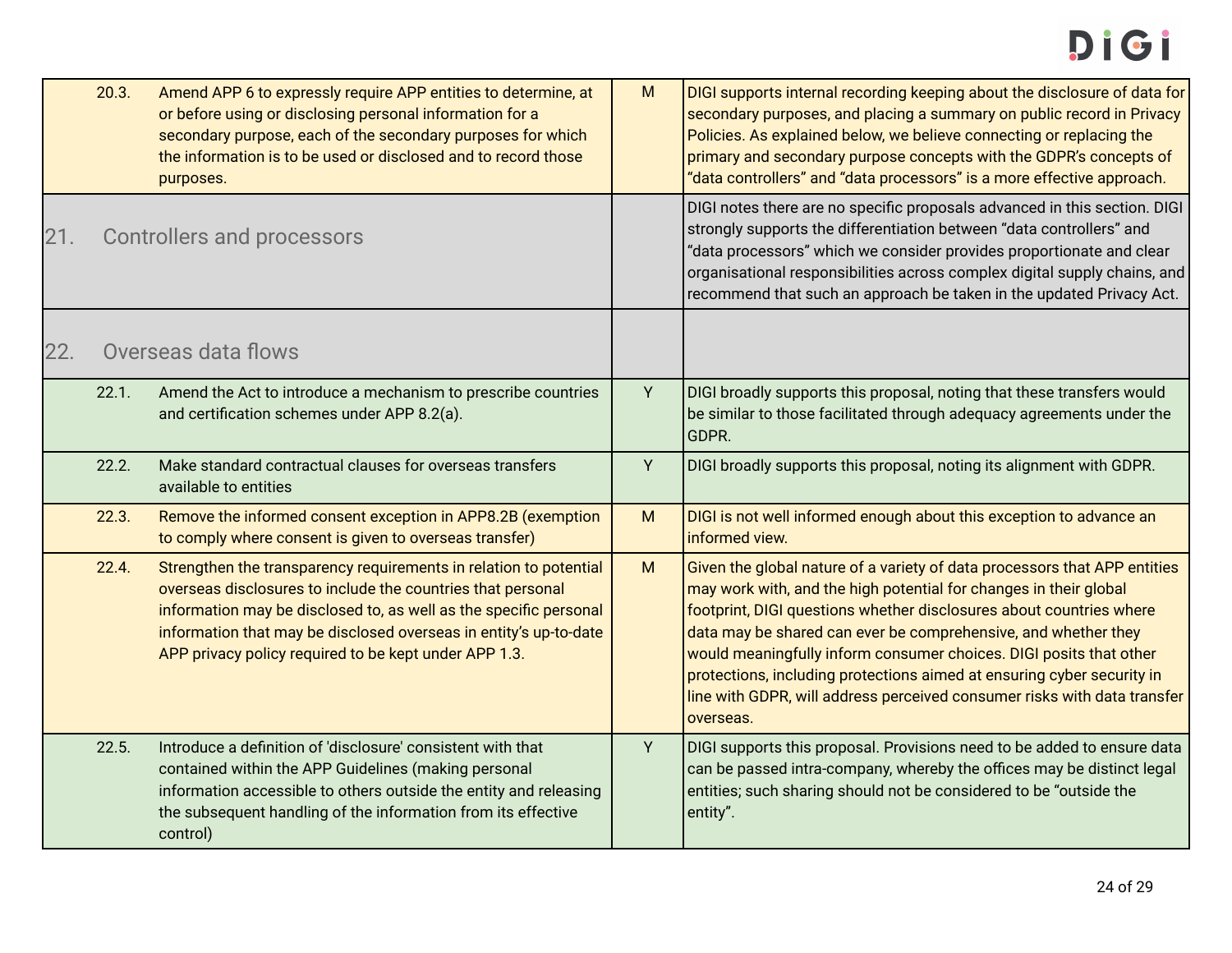<span id="page-24-1"></span><span id="page-24-0"></span>

|     | 22.6. | Amend the Act to clarify relevant circumstances for determining<br>what 'reasonable steps' are (APP8.1)                                                                                                                                                      | Υ | DIGI believes this clarification may be helpful. However we caution<br>against over-complicating the process of overseas data transfer given<br>this is common for multinational companies through intra-company<br>transfers, and given the global nature of a variety of data processors<br>that APP entities may work with, and the high potential for changes in<br>their global footprint. DIGI questions whether disclosures about<br>countries where data may be shared can ever be comprehensive, and<br>whether they would meaningfully inform consumer choices. As<br>mentioned, DIGI posits that the cyber security and other protections will<br>address perceived consumer risks with data transfer overseas. |
|-----|-------|--------------------------------------------------------------------------------------------------------------------------------------------------------------------------------------------------------------------------------------------------------------|---|----------------------------------------------------------------------------------------------------------------------------------------------------------------------------------------------------------------------------------------------------------------------------------------------------------------------------------------------------------------------------------------------------------------------------------------------------------------------------------------------------------------------------------------------------------------------------------------------------------------------------------------------------------------------------------------------------------------------------|
| 23. |       | <b>CBPR</b> and domestic certification                                                                                                                                                                                                                       |   |                                                                                                                                                                                                                                                                                                                                                                                                                                                                                                                                                                                                                                                                                                                            |
|     | 23.1. | Continue to progress implementation of CBPR                                                                                                                                                                                                                  | Y | DIGI supports this proposal. Many DIGI members already participate in<br>third party verification schemes that promote organisational<br>accountability and compliance, such as APEC CBPR.                                                                                                                                                                                                                                                                                                                                                                                                                                                                                                                                 |
|     | 23.2. | Introduce a voluntary domestic privacy certification scheme that<br>is based on, and works alongside, CBPR                                                                                                                                                   | Y | DIGI supports this proposal as it is necessary for CBPR implementation.                                                                                                                                                                                                                                                                                                                                                                                                                                                                                                                                                                                                                                                    |
| 24. |       | Enforcement                                                                                                                                                                                                                                                  |   |                                                                                                                                                                                                                                                                                                                                                                                                                                                                                                                                                                                                                                                                                                                            |
|     | 24.1. | Create tiers of civil penalty provisions to allow more flexibility in<br>determining fines; including a series of low level breaches of<br>specific APPs with an attached infringement notice regime and a<br>mid tier offense for interference with privacy | Y | DIGI broadly supports this proposal, and considers it sensible to have a<br>tiered approach.                                                                                                                                                                                                                                                                                                                                                                                                                                                                                                                                                                                                                               |
|     | 24.2. | Clarify what constitutes a repeat or serious interference with<br>privacy                                                                                                                                                                                    | Y | DIGI believes such clarification would be helpful, and encourages<br>further consultation on this guidance.                                                                                                                                                                                                                                                                                                                                                                                                                                                                                                                                                                                                                |
|     |       |                                                                                                                                                                                                                                                              |   |                                                                                                                                                                                                                                                                                                                                                                                                                                                                                                                                                                                                                                                                                                                            |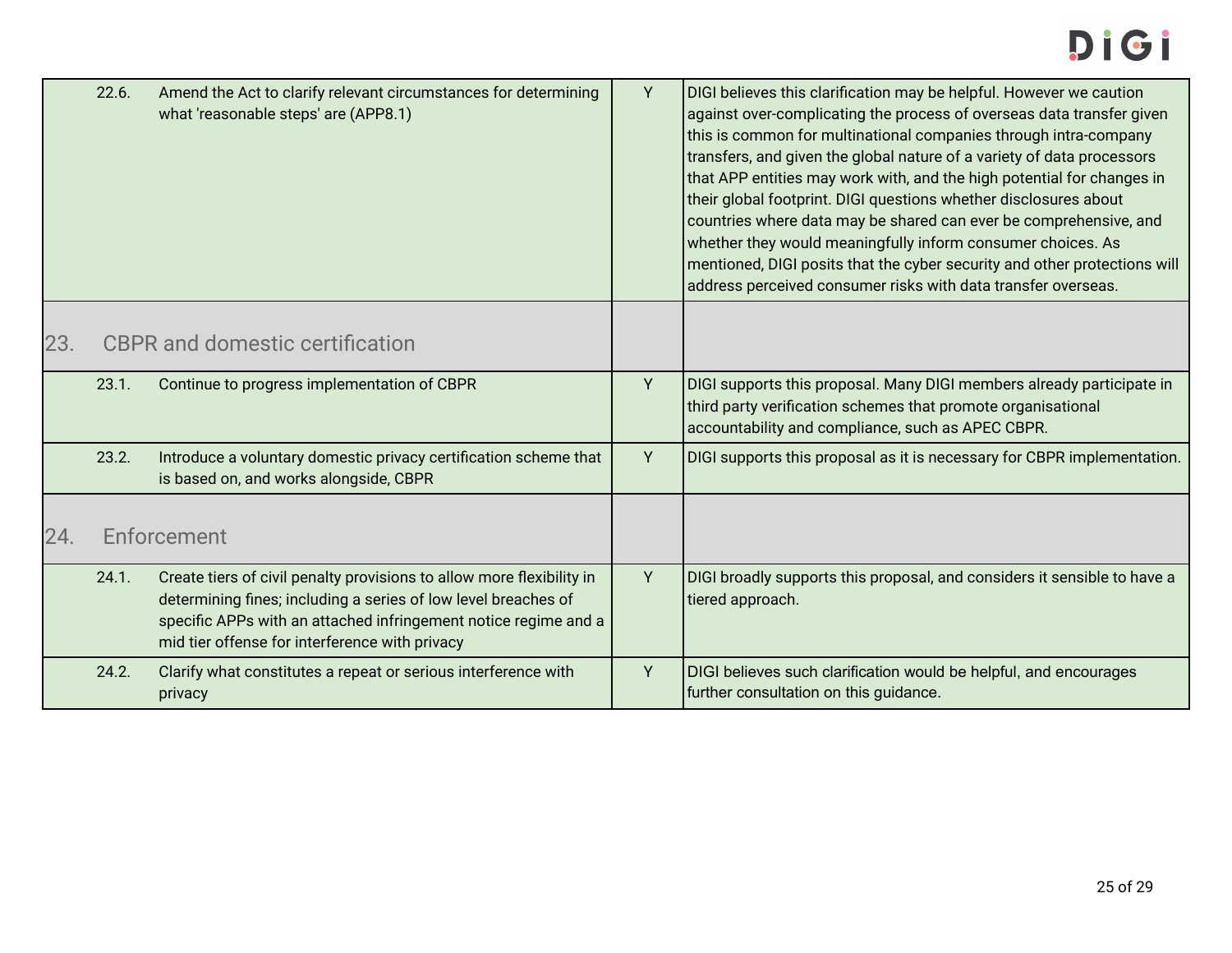| 24.3. | The powers in Part 3 of the Regulatory Powers (Standard<br>Provisions) Act 2014 (Regulatory Powers Act) would apply to<br>investigations of civil penalty provisions in addition to the IC's<br>current investigation powers.                           | Y | While DIGI broadly supports this proposal, as it increases public<br>confidence in the regulator, we believe that the consumer interest is best<br>served by targeted audits in response to a proven breach of data<br>protection law and measurable consumer harm. We note that many<br>European Data Protection Agencies appear to be moving away from<br>periodic routine audits, as this has proven to be too resource and<br>time-intensive and not scalable in the long-term <sup>12</sup> .                                                                                                                                                                                                                                                                                                                                                                                                                                                                                                                   |
|-------|---------------------------------------------------------------------------------------------------------------------------------------------------------------------------------------------------------------------------------------------------------|---|----------------------------------------------------------------------------------------------------------------------------------------------------------------------------------------------------------------------------------------------------------------------------------------------------------------------------------------------------------------------------------------------------------------------------------------------------------------------------------------------------------------------------------------------------------------------------------------------------------------------------------------------------------------------------------------------------------------------------------------------------------------------------------------------------------------------------------------------------------------------------------------------------------------------------------------------------------------------------------------------------------------------|
| 24.4. | Amend the Act to provide the IC the power to undertake public<br>inquiries and reviews into specified matters.                                                                                                                                          | Y | DIGI broadly supports this proposal, as it Increases public confidence in<br>regulator.                                                                                                                                                                                                                                                                                                                                                                                                                                                                                                                                                                                                                                                                                                                                                                                                                                                                                                                              |
| 24.5. | Amend para 52(1)(b)(ii) and 52(1A)(c) to require an entity to<br>"identify, mitigate and redress actual or reasonably foreseeable<br>loss"                                                                                                              | Y | DIGI broadly supports this proposal.                                                                                                                                                                                                                                                                                                                                                                                                                                                                                                                                                                                                                                                                                                                                                                                                                                                                                                                                                                                 |
| 24.6. | Give Federal Court the power to issue an order after a section<br>13G penalty provision has been established                                                                                                                                            | M | DIGI has not had the opportunity to further explore this proposal to<br>advance an informed view.                                                                                                                                                                                                                                                                                                                                                                                                                                                                                                                                                                                                                                                                                                                                                                                                                                                                                                                    |
| 24.7. | Introduce an industry funding model incorporating two levies;<br>1 - Cost recovery levy (to fund guidance, advice and<br>assessments)<br>2 - Statutory levy (to fund investigation and prosecution of<br>entities operating in a high risk environment) | N | DIGI is concerned that this proposal lacks a meaningful precedent.<br>While the example of ASIC's industry funding is raised, DIGI posits that<br>ASIC oversees a relatively more defined industry sector within financial<br>services. By contrast, the OAIC oversees a far broader set of<br>organisations within the APP entities, that span an extremely wide array<br>of sectors.<br>DIGI is concerned by the proposal advanced in the discussion paper<br>where it states: "A narrower group of entities which operate in a high<br>privacy risk environment could also contribute a statutory levy to<br>support the OAIC's management of public inquiries and investigation<br>into their acts or practices (i.e. entities that collect, use or disclose<br>significant amounts of personal information or engage in sophisticated<br>information handling practices). This may include social media<br>platforms and entities which trade in personal information such as<br>digital marketing businesses." |
|       |                                                                                                                                                                                                                                                         |   |                                                                                                                                                                                                                                                                                                                                                                                                                                                                                                                                                                                                                                                                                                                                                                                                                                                                                                                                                                                                                      |

<sup>12</sup> : Data Protection Commissioner, *Final Report of the Data Protection Commissioner of Ireland | 1 January – 24 May 2018*, available at [https://www.dataprotection.ie/sites/default/files/uploads/2018-11/DPC%20annual%20Report%202018\\_0.pdf](https://www.dataprotection.ie/sites/default/files/uploads/2018-11/DPC%20annual%20Report%202018_0.pdf), p. 25.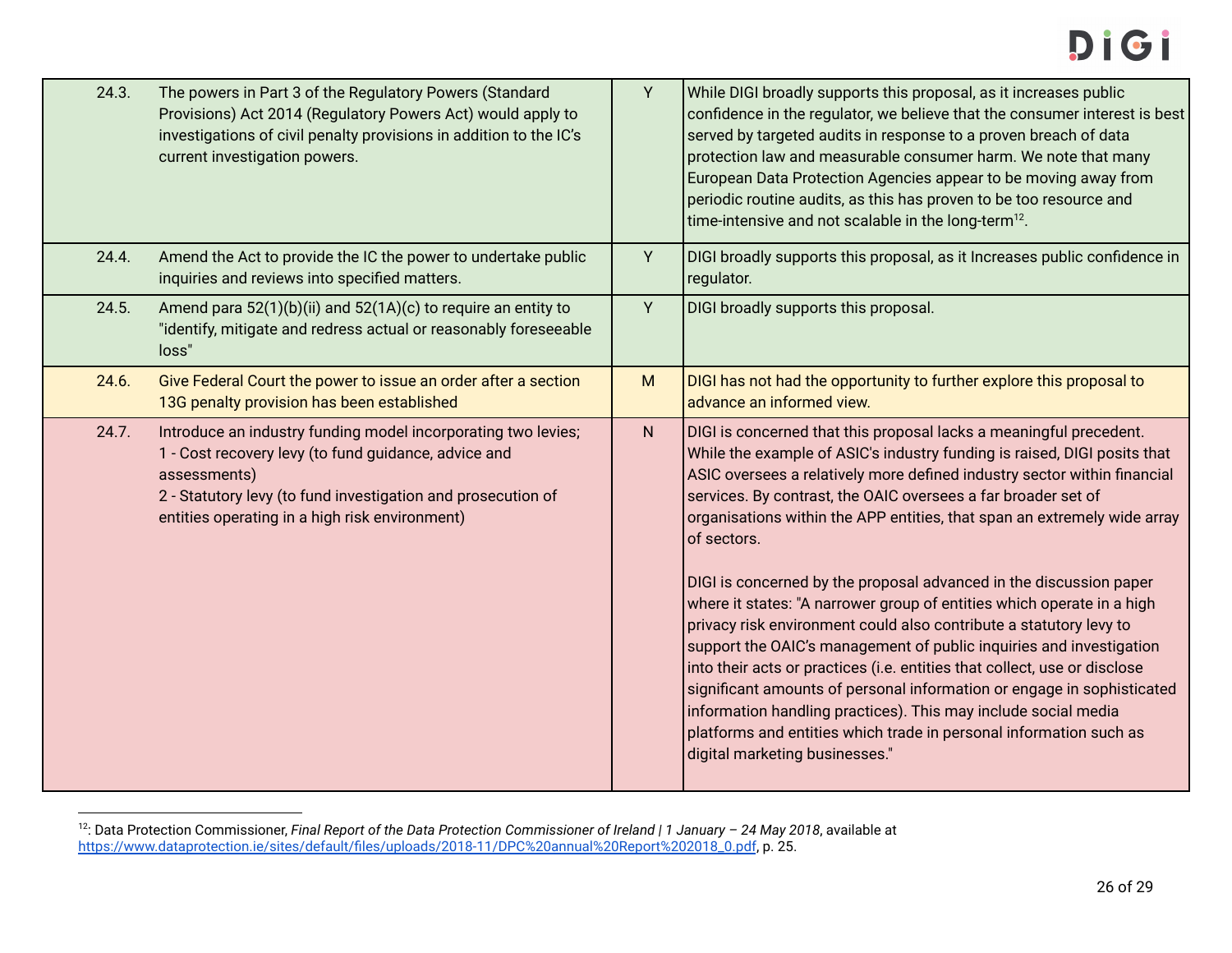|     | 24.8. | Amend annual reporting obligations for the Commissioner to                                                                                                                                                                                                                                                                                                                                                                                                                                                                                                                                                                                                                                   | Y | This statement assumes that sectors such as social media carry the<br>highest privacy risks, and we do not believe this has been established<br>through evidence. DIGI recognises that "digital first" social media<br>platforms and large online platforms are often in the spotlight when it<br>comes to questions of data privacy, and are rightly held to a high level of<br>public scrutiny. As a result of that and their depth of technical expertise<br>with data governance, we would posit that the privacy and safety<br>investments made in this sector may exceed those in some high risk<br>sectors that equally use personal information, but do not have as much<br>experience nor the same levels of public scrutiny. Note that the Deloitte<br>Privacy Index 2018 observed that digital companies provide greater<br>transparency for their users than non-digital companies <sup>13</sup> .<br>While we believe the regulator should be well-resourced, cost-recovery<br>may not be the best approach in this case as it could unintentionally<br>incentivise enforcement actions.<br>DIGI broadly supports this proposal, and initiatives that encourage |
|-----|-------|----------------------------------------------------------------------------------------------------------------------------------------------------------------------------------------------------------------------------------------------------------------------------------------------------------------------------------------------------------------------------------------------------------------------------------------------------------------------------------------------------------------------------------------------------------------------------------------------------------------------------------------------------------------------------------------------|---|------------------------------------------------------------------------------------------------------------------------------------------------------------------------------------------------------------------------------------------------------------------------------------------------------------------------------------------------------------------------------------------------------------------------------------------------------------------------------------------------------------------------------------------------------------------------------------------------------------------------------------------------------------------------------------------------------------------------------------------------------------------------------------------------------------------------------------------------------------------------------------------------------------------------------------------------------------------------------------------------------------------------------------------------------------------------------------------------------------------------------------------------------------------------------|
|     |       | include outcomes of all complaints lodged (including number of<br>dismissals)                                                                                                                                                                                                                                                                                                                                                                                                                                                                                                                                                                                                                |   | greater transparency for Australian regulators.                                                                                                                                                                                                                                                                                                                                                                                                                                                                                                                                                                                                                                                                                                                                                                                                                                                                                                                                                                                                                                                                                                                              |
|     | 24.9. | Alternative regulatory models<br><b>.Option 1</b> - Encourage greater recognition and use of EDRs. APP<br>entities that handle personal information could be required to<br>participate in an EDR scheme. APP entities that are not part of a<br>recognised EDR scheme could be required to pay a fee for<br>service to the OAIC as the default complaint handling provider if<br>a complaint is made against them.<br>.Option 2 - Create a Federal Privacy Ombudsman that would have<br>responsibility for conciliating privacy complaints in conjunction<br>with relevant EDR schemes.<br><b>.Option 3</b> - Establish a Deputy Information Commissioner -<br>Enforcement within the OAIC. | M | Of the options, DIGI supports Option 3 but notes that the OAIC already<br>has a complaint handling division. We are interested to understand the<br>reason(s) for introducing new regulatory models and remain concerned<br>that external schemes may lack due expertise in privacy.                                                                                                                                                                                                                                                                                                                                                                                                                                                                                                                                                                                                                                                                                                                                                                                                                                                                                         |
| 25. |       | Direct right of action                                                                                                                                                                                                                                                                                                                                                                                                                                                                                                                                                                                                                                                                       |   |                                                                                                                                                                                                                                                                                                                                                                                                                                                                                                                                                                                                                                                                                                                                                                                                                                                                                                                                                                                                                                                                                                                                                                              |

<span id="page-26-0"></span><sup>&</sup>lt;sup>13</sup> Deloitte, Deloitte Australian Privacy Index 2018, available at <https://www2.deloitte.com/au/en/pages/risk/articles/deloitte-australian-privacy-index.html>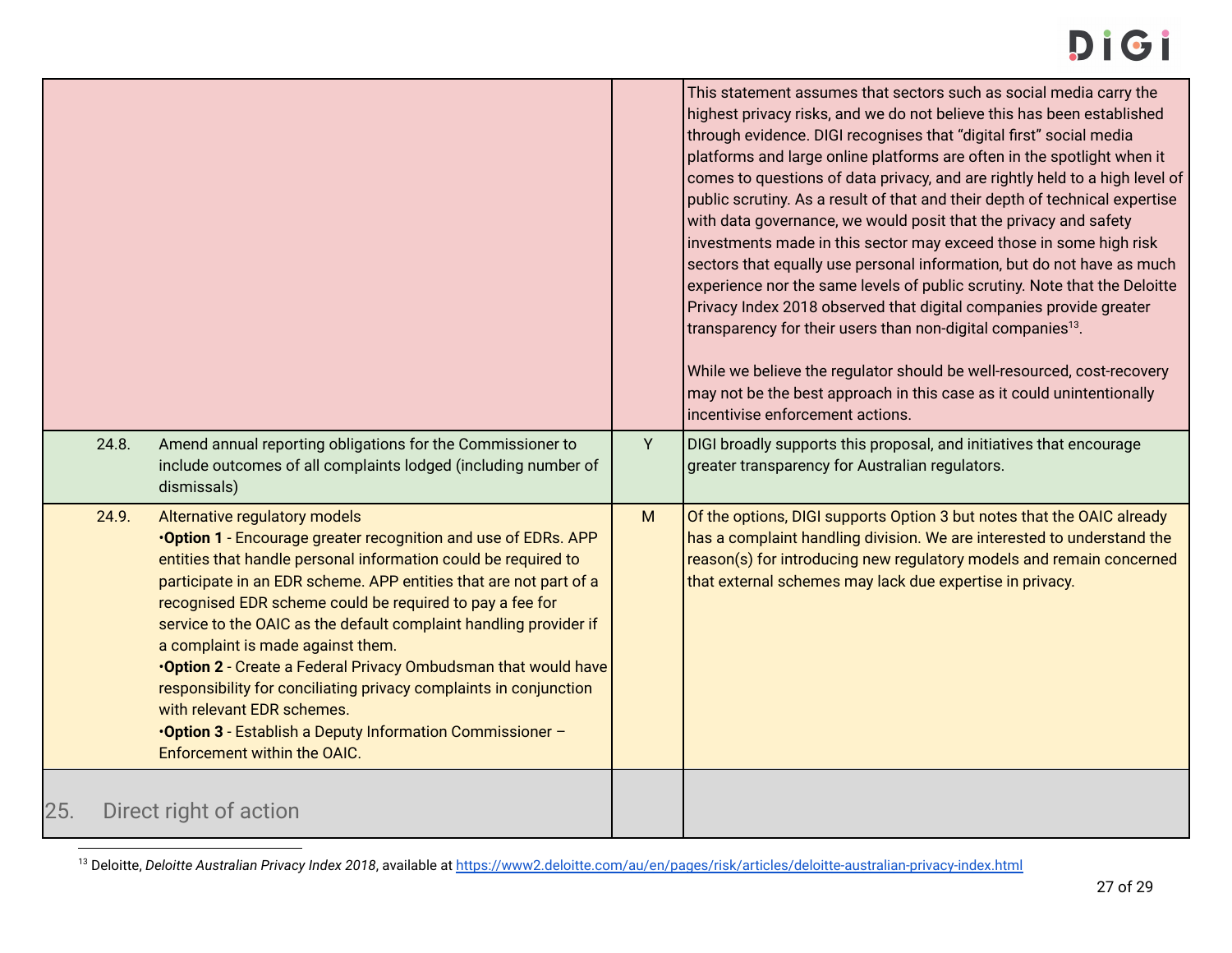<span id="page-27-0"></span>

|     | 25.1. | Create a direct right of action with the following design elements:<br>•The action would be available to any individual or group of<br>individuals whose privacy has been interfered with by an APP<br>entity.<br>•The action would be heard by the Federal Court or the Federal<br>Circuit Court.<br>The claimant would first need to make a complaint to the OAIC<br>(or FPO) and have their complaint assessed for conciliation<br>either by the OAIC or a recognised EDR scheme such as a<br>relevant industry ombudsman.<br>•The complainant could then elect to initiate action in court<br>where the matter is deemed unsuitable for conciliation,<br>conciliation has failed, or the complainant chooses not to pursue<br>conciliation. The complainant would need to seek leave of the<br>court to make the application.<br>•The OAIC would have the ability to appear as amicus curiae to<br>provide expert evidence at the request of the court. Remedies<br>available under this right would be any order the court sees fit,<br>including any amount of damages. | $\mathsf{N}$ | DIGI is concerned with this proposal. We note that this right can only be<br>exercised after a complaint has been through the OAIC or an external<br>dispute resolution scheme. However, a complainant can choose not to<br>proceed to conciliation and launch a direct action; we therefore suggest<br>that this is changed so that a complainant must go through conciliation<br>process in good faith and that direct action can only be brought if<br>conciliation fails or OAIC determines that the matter is not appropriate<br>for conciliation. In addition, in order to prevent spurious or frivolous<br>claims, DIGI suggests the introduction of a serious harm threshold, as<br>was recently added to the Model Defamation Provisions.<br>Court processes remove agency from the OAIC, and we consider the<br>regulator better suited to shape and balance the privacy interests of all<br>individuals. Private rights of action may lead to inconsistent case law,<br>resulting in legal uncertainty. By contrast, the OAIC is well placed to<br>issue clear and consistent consumer-facing guidelines.<br>A direct right of action could also inadvertently incentivise APP entities<br>to produce highly legalistic disclaimers in privacy policies and notices.<br>DIGI believes that strong privacy rights afforded elsewhere in the<br>updated Act, when well promoted, may mitigate the need for this direct<br>right of action. |
|-----|-------|-------------------------------------------------------------------------------------------------------------------------------------------------------------------------------------------------------------------------------------------------------------------------------------------------------------------------------------------------------------------------------------------------------------------------------------------------------------------------------------------------------------------------------------------------------------------------------------------------------------------------------------------------------------------------------------------------------------------------------------------------------------------------------------------------------------------------------------------------------------------------------------------------------------------------------------------------------------------------------------------------------------------------------------------------------------------------------|--------------|-----------------------------------------------------------------------------------------------------------------------------------------------------------------------------------------------------------------------------------------------------------------------------------------------------------------------------------------------------------------------------------------------------------------------------------------------------------------------------------------------------------------------------------------------------------------------------------------------------------------------------------------------------------------------------------------------------------------------------------------------------------------------------------------------------------------------------------------------------------------------------------------------------------------------------------------------------------------------------------------------------------------------------------------------------------------------------------------------------------------------------------------------------------------------------------------------------------------------------------------------------------------------------------------------------------------------------------------------------------------------------------------------------------------------------------------------------|
| 26. |       | Statutory tort of privacy                                                                                                                                                                                                                                                                                                                                                                                                                                                                                                                                                                                                                                                                                                                                                                                                                                                                                                                                                                                                                                                     |              |                                                                                                                                                                                                                                                                                                                                                                                                                                                                                                                                                                                                                                                                                                                                                                                                                                                                                                                                                                                                                                                                                                                                                                                                                                                                                                                                                                                                                                                     |
|     | 26.1. | Option 1: introduce a tort for invasion of privacy (as<br>recommended by the Law Reform Commission Report 123)                                                                                                                                                                                                                                                                                                                                                                                                                                                                                                                                                                                                                                                                                                                                                                                                                                                                                                                                                                | $\mathsf{N}$ | It is not clear from the Discussion Paper whether this tort relates to<br>invasions of privacy conducted by individuals using a particular APP<br>entity, or by the APP entity itself. Greater clarity in this area would be<br>helpful. We are concerned if the proposal holds APP entities liable for<br>any invasions of privacy that people may be subjected to by other<br>individuals online, this would have enormous implications for the wide<br>variety of APP entities                                                                                                                                                                                                                                                                                                                                                                                                                                                                                                                                                                                                                                                                                                                                                                                                                                                                                                                                                                   |
|     | 26.2. | Option 2: introduce a minimalist tort recognising the existence of                                                                                                                                                                                                                                                                                                                                                                                                                                                                                                                                                                                                                                                                                                                                                                                                                                                                                                                                                                                                            | ${\sf N}$    | The benefits of a court driven process, as opposed to a common law                                                                                                                                                                                                                                                                                                                                                                                                                                                                                                                                                                                                                                                                                                                                                                                                                                                                                                                                                                                                                                                                                                                                                                                                                                                                                                                                                                                  |
|     |       |                                                                                                                                                                                                                                                                                                                                                                                                                                                                                                                                                                                                                                                                                                                                                                                                                                                                                                                                                                                                                                                                               |              |                                                                                                                                                                                                                                                                                                                                                                                                                                                                                                                                                                                                                                                                                                                                                                                                                                                                                                                                                                                                                                                                                                                                                                                                                                                                                                                                                                                                                                                     |